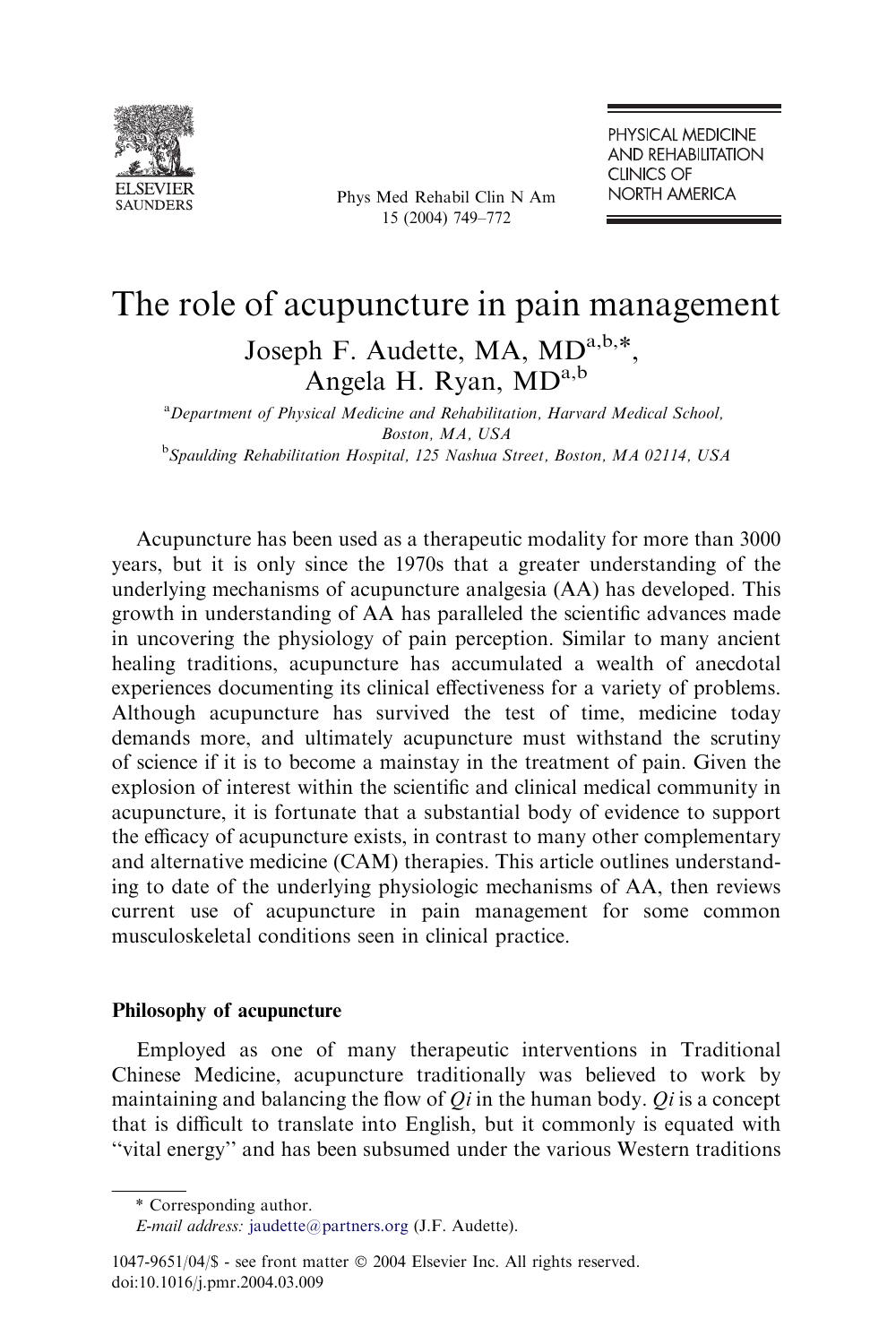of vitalism. The concept of Qi is much more complex and broad reaching, however, and interconnects living and inanimate objects in nature and the universe. Qi is essentially an energetic concept that is postulated by Chinese philosophy as a tangible force that allows energy transfer, movement, growth, and development to occur. To maintain physical and mental health, the flow of Qi must stay fluid and in balance macroscopically, as individuals relate to their environment, and microscopically, as organ functions interact. A blockage in the flow of Qi can cause an imbalance and eventually manifest as disease.

According to Traditional Chinese Medicine, individuals can influence this balance of Qi internally, by analyzing the flow of Qi along defined pathways on the surface of the body in a set of channels called meridians (Fig. 1). The meridians all are connected to each other and to all the internal organs in complex patterns. Treatment involves first correctly identifying the internal and external imbalances, then, by inserting needles into appropriate points along the meridians, helping to realign Qi flow in the body to restore internal homeostasis [\[1,2\].](#page-21-0)

#### Pain and analgesia

From a modern scientific perspective, the Chinese notion of Qi and meridians has not been documented with current technologies. The basic premise of acupuncture, in simplified terms, is that stimulation at one site on the body has an effect on another, more distant site. Perhaps at a more profound level, a second premise of acupuncture theory is that internal pathology can be diagnosed and treated with surface evaluation and



Fig. 1. Acupuncture meridians.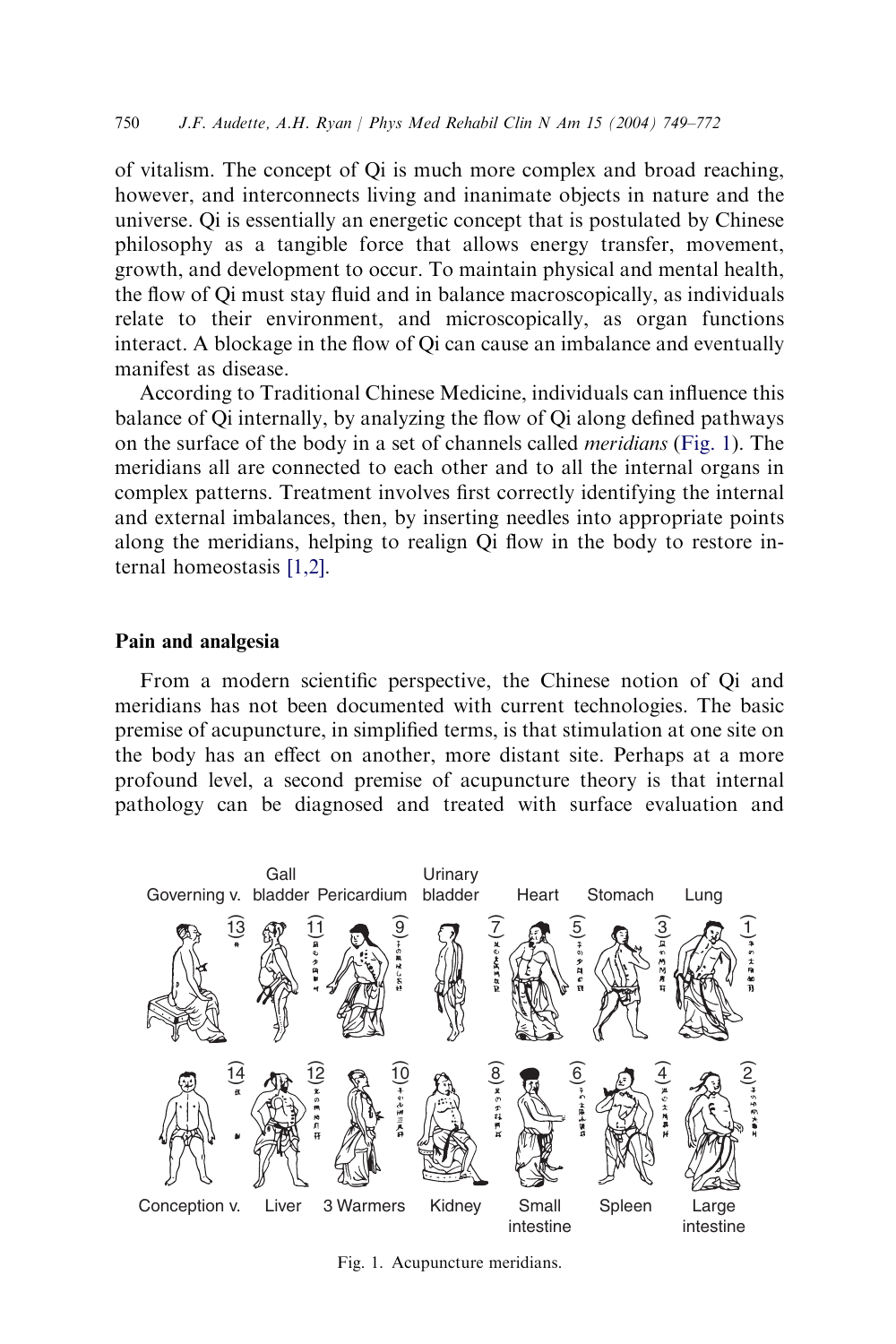stimulation by taking advantage of somatovisceral and viscerosomatic reflexes. The substantiation of these hypotheses has been made more plausible with the growth in understanding of the neuroanatomy of pain processing (discussed subsequently). First, the physiology of pain as it is currently understood is outlined. Second, the evidence of how acupuncture alters the transmission and perception of pain is presented. Finally, the clinical evidence for the role of acupuncture in treating various pain syndromes is reviewed.

#### Pain physiology

The physiology of pain perception and modulation is a sophisticated, multilayered system that is activated with injury under normal circumstances. This activation leads to a complex series of events that includes signal processing along neural pathways, immunologic and hormonal releases, and psychobehavioral responses. The current thinking underlying pain perception and inhibition accepts a dynamic, malleable, and complex set of interacting neurons, with gene regulation and expression producing a variety of neuropeptides and cytokines at the peripheral nervous system and central nervous system (CNS) level. The recognition of the plasticity of the nervous system has revolutionized the understanding of pain, especially chronic pain. After reviewing the neural pathways involved with pain modulation, the authors explain how acupuncture is believed to influence each of these domains.

# Peripheral nervous system

The neuroanatomy of nociception can be organized into three distinct but connected domains: the peripheral sensory apparatus, the spinal cord, and the brain. Starting in the periphery, small-fiber sensory axons that respond to various types of noxious input are called nociceptors. There are two main nerve types that carry pain and temperature information—the small, unmyelinated C fibers and the larger, thinly myelinated  $A\delta$  fibers. In the skin, the C fibers, which conduct more slowly than the  $A\delta$  fibers and are considered high-threshold nociceptors, carry more diffuse and dull pain information and require higher levels of stimulation and tissue damage to activate. The  $A\delta$  fibers carry the sensation of sharp pain and are considered low-threshold nociceptors, providing more discriminative information. Similar sensory afferents are found in muscle; however, in muscle, both fiber types convey a dull aching sensation when activated, in contrast to skin nociceptors ([Fig. 2](#page-3-0)). In addition to nociceptors responding to mechanical pain and temperature input, the release of chemical substances in tissues, such as histamine, protons, bradykinin, vasoactive polypeptide, and a whole array of others, can lead to nociceptor activation.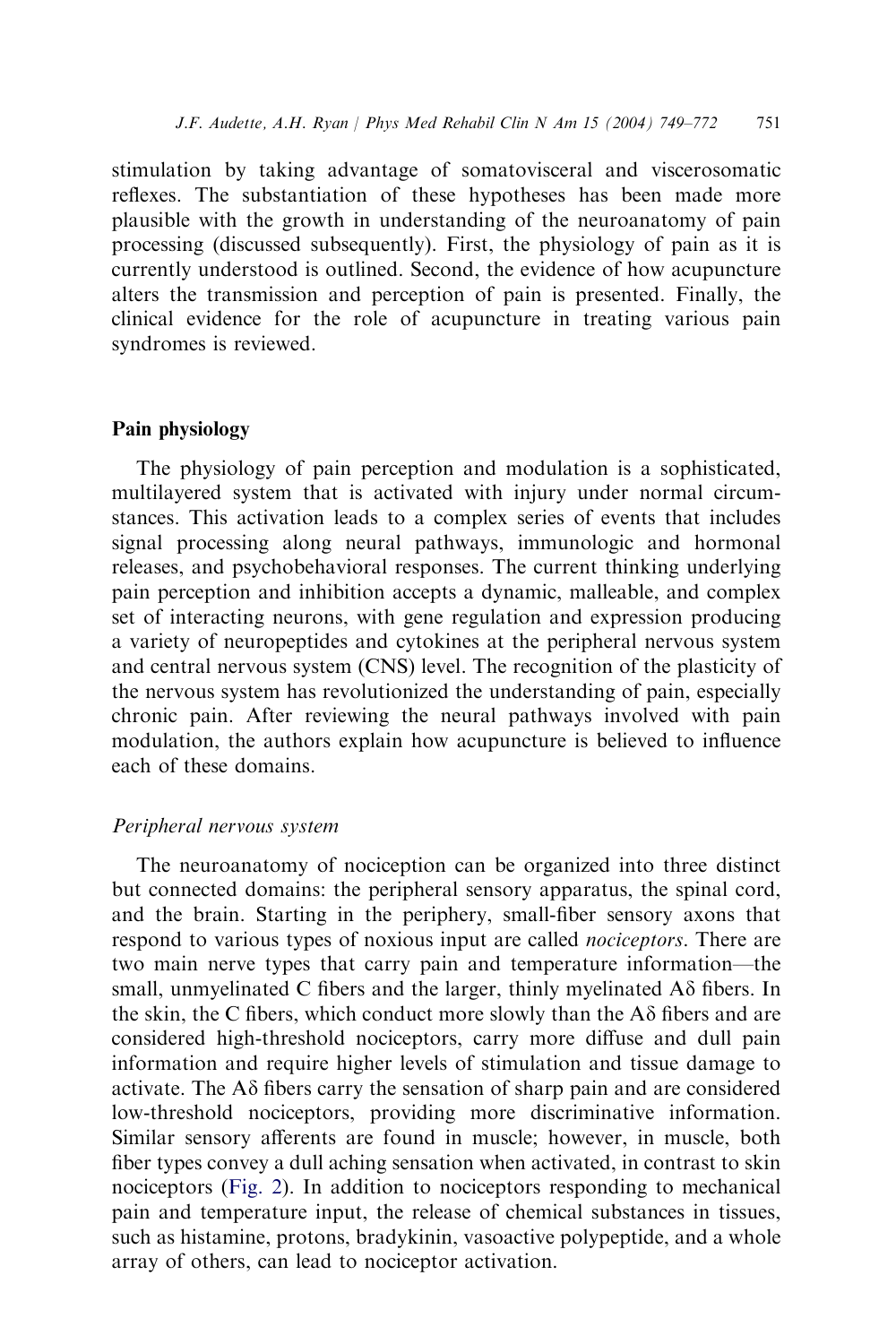<span id="page-3-0"></span>

Fig. 2. Afferent sensory fibers enter the spinal cord via the dorsal root ganglion. Small, thinly myelinated and unmyelinated fibers (A $\delta$  and C) enter the dorsal horn and distribute in the lamina as indicated.

# Spinal cord

As with all afferent information, the sensory nerves from the skin enter the dorsal side of the spinal cord. The cell bodies of these sensory nerves are in the dorsal route ganglion. When in the spinal cord, the fibers synapse in laminae I through IV of the dorsal horn gray matter, with laminae I and II receiving the bulk of the nociceptive input from the skin. Before entering the dorsal horn, the primary sensory afferents branch and commonly ascend and descend multiple segmental levels before ending in a synapse with interneurons and second-order neurons. Most of the second-order neurons cross the midline and travel to the brain on the contralateral side from the site of nociception. Interneurons play a role in pain inhibition. The main pathways involved are the spinothalamic and the spinoreticular tracts. Together, these tracts make up the anterolateral system of the CNS [\[3\]](#page-21-0).

## Brain

In the brain, multiple areas have been implicated as having some role in pain perception and regulation. Spinal cord pathways synapse directly in the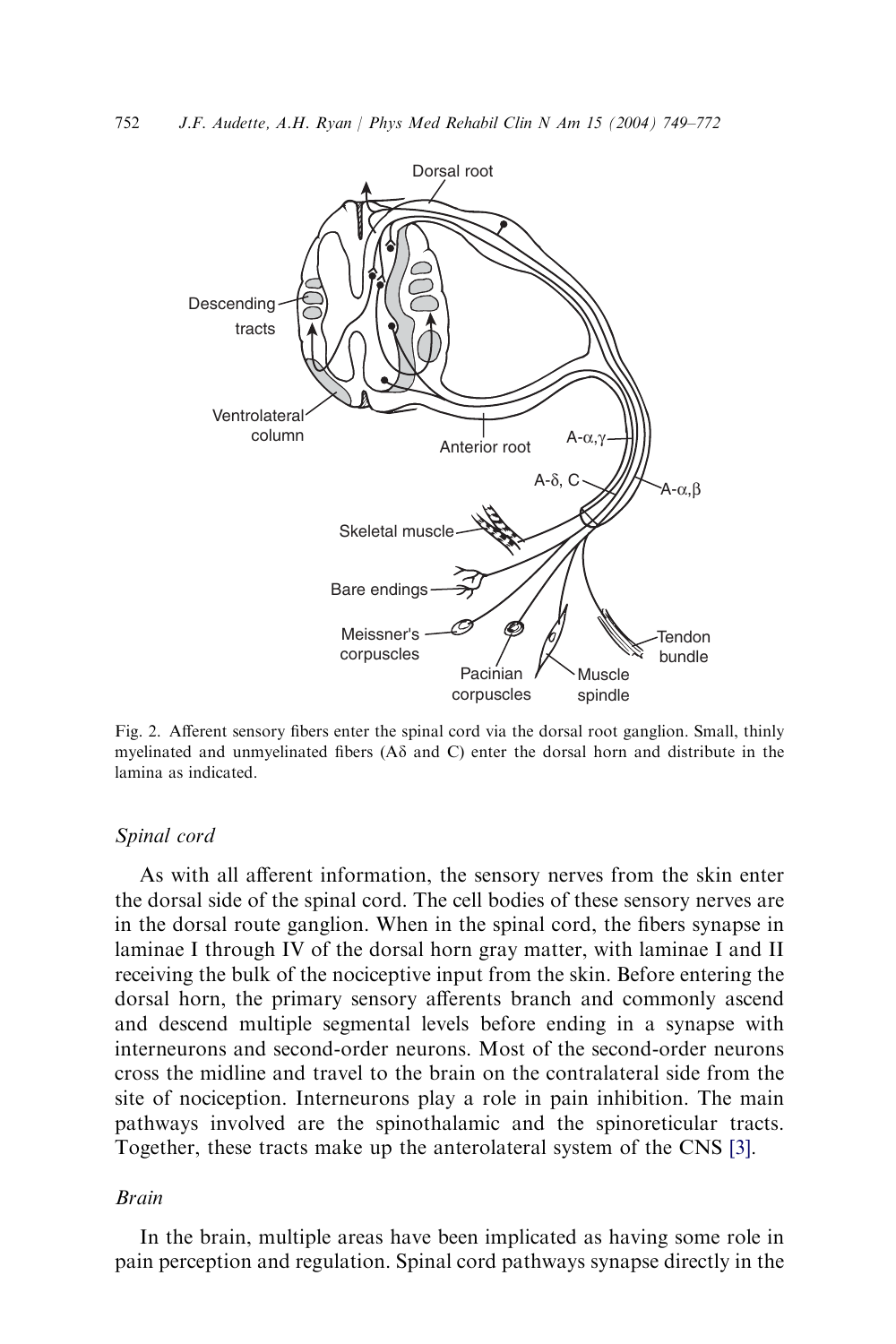brainstem reticular formation, the amygdala, the hypothalamus, and the thalamus. At a higher level, the somatosensory cortex and higher cognitive brain regions also are activated, although not directly [\[4\]](#page-21-0). These higher levels contribute to the affective and emotional aspects of pain sensation. Research has shown that stimulation of many nociceptors in the periphery are not transmitted uniformly to the somatosensory cortex, but are transmitted to other areas of the brain, such as the frontal cortex, subcortical areas involved in the limbic system, and the hypothalamus [\[5\].](#page-21-0)

# Muscle pain physiology

The nociceptive information carried from muscles takes a slightly different route than that carried from the skin. Outlining the different pathways is important not only in understanding the experience of pain, but also in understanding the possible neural mechanisms of acupuncture. Acupuncture stimulation typically involves needle penetration to the muscle and deeper connective tissue structures than the skin level. Similar to nociceptive information from the skin, low-threshold and high-threshold small fibers, named group III and IV fibers, travel to the dorsal horn of the spinal tract and correspond to cutaneous  $A\delta$  and C fibers, respectively. These fibers synapse in the same lamina as cutaneous information, but have a higher representation in laminae IV and V. In laminae IV and V, wide dynamic range (WDR) second-order neurons reside. In contrast to secondorder neurons in laminae I and II, which have an on-off response to sensory input, WDR neurons have a graded response to sensory input. To illustrate, normal stretch of a muscle stimulates low-frequency output of the WDR neurons, which should not be perceived as painful, whereas high-frequency input into the dorsal horn, such as after pathologic stretch and injury of a muscle, causes high-frequency output and pain. Under pathologic conditions, wind-up can occur in the second-order WDR neurons found in laminae IV and V, and low-frequency input can lead to high-frequency output. This heightened firing pattern of neurons in the CNS is believed to be one of the factors involved with chronic pain [\[6\]](#page-21-0). Another unique feature of WDR second-order neurons is that there is convergence of sensory information from the afferents of skin, muscle, viscera, tendons, and joints [\[7\]](#page-21-0). This convergence of sensory information opens the door to understanding how sensory stimulation of muscles with acupuncture can influence other visceral and somatic structures.

## Chronic pain

Neuroplasticity of the peripheral nervous system and CNS lies behind much of the current research and theory of chronic pain. Changes in intracellular signal transduction, gene expression, receptor and ion channel density, and depolarization thresholds contribute to a peripheral sensitization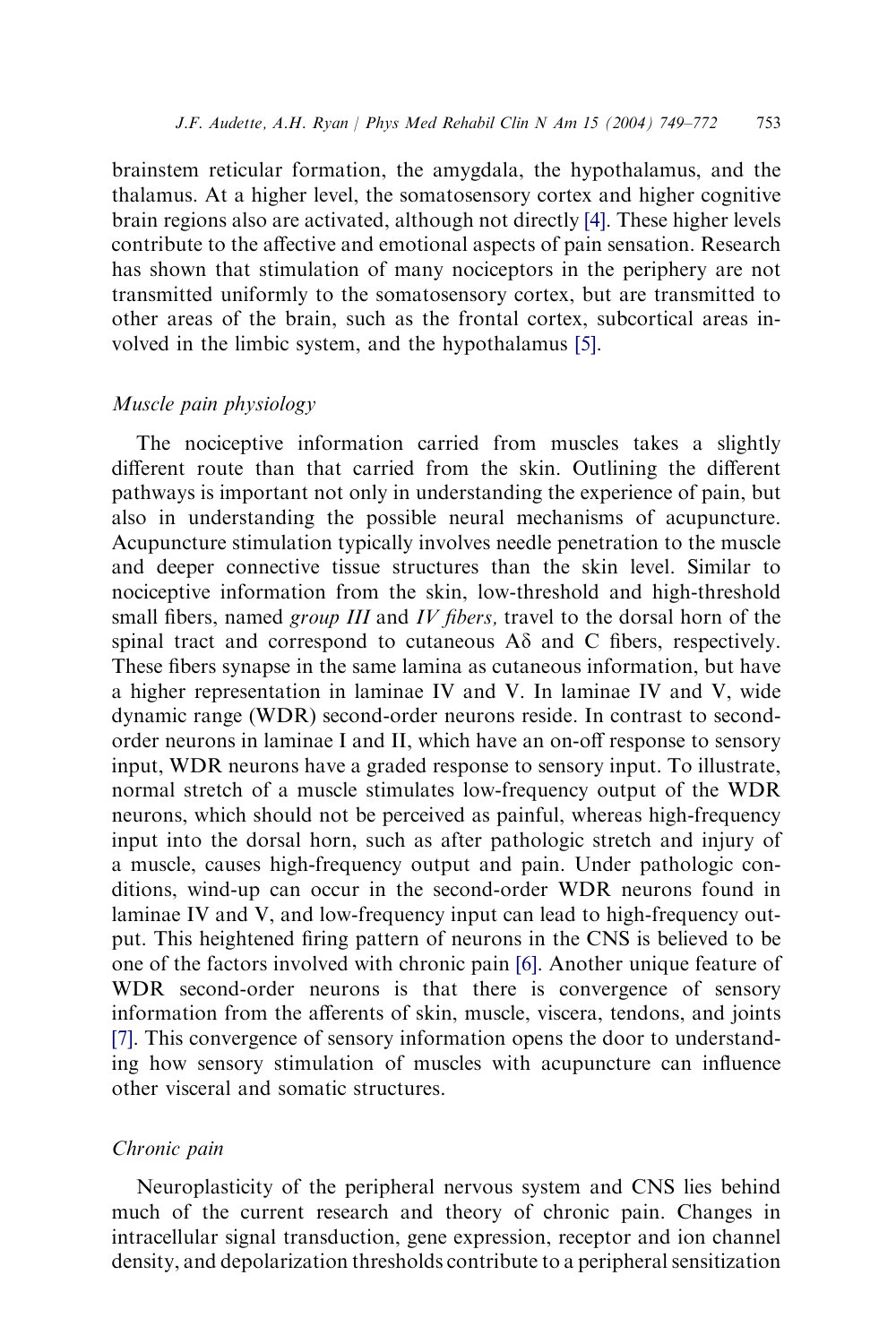and central wind-up phenomenon in the pain pathway. Sensitization in the periphery can occur directly at the small-fiber, nociceptor terminals by repeated high-frequency stimulation or by the prolonged presence of signaling molecules that signify ''damage'' or ''inflammation.'' These signaling molecules include substance P, serotonin, bradykinin, epinephrine, adenosine, and nerve growth factor, among others [\[8\]](#page-21-0).

The changes in the dorsal horn of the spinal cord in response to persistent nociceptive input invoke the wind-up phenomenon, as mentioned earlier. Adopting the theory of long-term potentiation in the hippocampus as the neuroplastic changes responsible for the learning and retention of new information to form memories, a similar theory is hypothesized in the spinal cord for the ''learning'' of chronic pain. Long-term potentiation represents a long-lasting change in neuronal synapses as a result of high-frequency input. In the context of pain, nociceptive input from a prolonged noxious stimulus may lead to neuroplastic changes in the spinal cord, which result in a ''learned'' perception of pain, even when the noxious input is no longer present. As discussed later, acupuncture may have a role in reversing some of these neuroplastic changes.

# Pain inhibition

At the peripheral and spinal cord level, the role of pain inhibition originally was described via the gate control theory. Although the gate control theory of pain as introduced by Melzack and Wall [\[9\]](#page-21-0) in 1965 does not fully explain pain inhibition, some of the segmental analgesic effects of AA do invoke this system. It is a useful and applicable theory, especially when it comes to understanding some of the theories of AA [\[10\]](#page-21-0). According to the gate control theory, large, myelinated  $\overrightarrow{AB}$  sensory afferents synapse on inhibitory interneurons in the dorsal horn, which when activated can inhibit the activation of second-order neurons that receive input from the smaller nociceptor fibers ([Fig. 3\)](#page-6-0).

Since the time of Melzack and Wall, theories of pain perception and inhibition have focused more on a biochemical level involving gene regulation, receptor expression, and depolarization thresholds. On the peripheral level, central pathologic changes and peripheral injury can lead to sensitization of the nociceptor terminal. Small-fiber, unmyelinated afferents have been found to have retrograde, neurosecretory properties similar to sympathetic fibers. Under pathologic conditions, substance P, a neuropeptide that normally acts centrally, can be secreted peripherally at the nociceptor terminal. This peripheral secretion of substance P can lead to a cascade of events, including the degranulation of local mast cells, which can cause a sensitizing chemical soup with molecules such as serotonin, bradykinin, epinephrine, adenosine, and nerve growth factor ([Fig. 4](#page-6-0)). This process of peripheral sensitization has the consequence of lowering the threshold by which the peripheral nociceptor fires in response to stimulation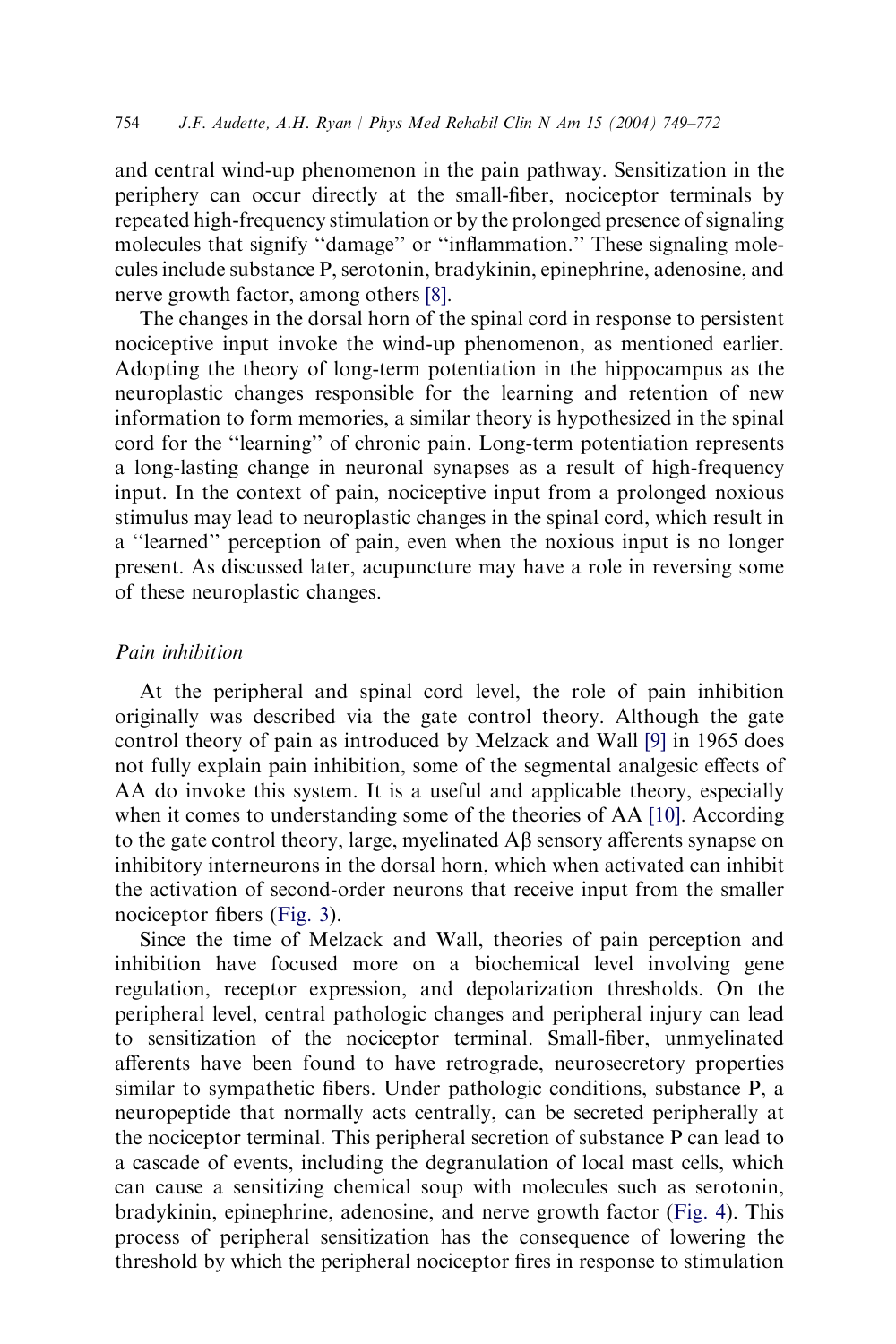<span id="page-6-0"></span>

Fig. 3. Gate control theory. (Modified from Mense S, Simons DG. Central pain and centrally modified pain. In: Muscle pain: understanding its nature, diagnosis and treatment. Philadelphia: Lippincott Williams & Wilkins; 2001. p. 176; with permission.)

and can lead to the clinical phenomenon of hyperalgesia. In addition, it has been found in animal models that acupuncture points have elevated levels of substance P, suggesting a mechanism as to why needle stimulation at these points may be activating sensitized peripheral nociceptors [\[11\].](#page-21-0)



Fig. 4. Diagram illustrates the neurosecretory actions of peripheral nociceptors and the role the release of substance P plays in causing mast cell degranulation and peripheral sensitization. CGRP, calcitonin gene–related peptide; NO, nitric oxide.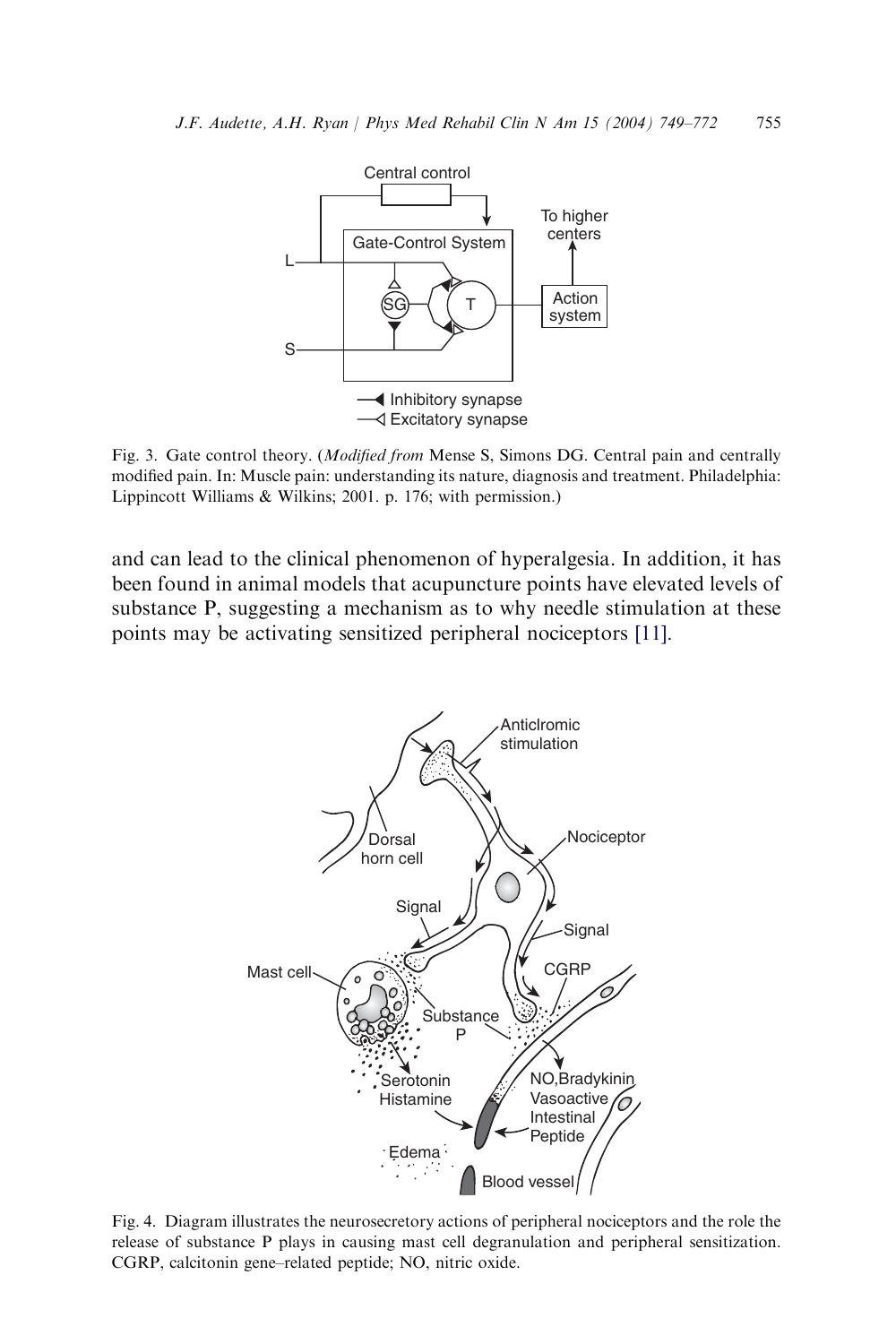At the level of the spinal cord, the interneurons, which receive nociceptive and non-nociceptive afferent information, act on WDR and other secondorder neurons to alter pain perception. Presynaptic inhibition, which acts to hyperpolarize presynaptic pathways and reduce their activation of pain tracts, is often mediated by  $\gamma$ -aminobutyric acid. Interneurons also act postsynaptically by inhibiting signal transmission to second-order neurons. Postsynaptic inhibition is mediated primarily by opioids and glycine. It is also at the postsynaptic level that supraspinal signals from the descending pathways exert their influence. These signals are mediated by, among other things, norepinephrine, serotonin, and acetylcholine [\[12\].](#page-21-0)

Inhibition of pain at the level of the brain has come to be understood well through the role of endogenous opioids and the descending pain inhibitory system. Endogenous opioids, such as endorphins, dynorphins, and enkephalins, are peptides that act in the CNS to modulate pain. There are a few well-identified areas of the brain and spinal cord that are known to be sites of opioid action: the hypothalamus, limbic system, basal ganglia and periaqueductal gray area, nucleus raphe magnus, reticular activating system, and spinal cord in the dorsal horn. The descending inhibitory system travels from the hypothalamus and periaqueductal gray, through the medulla (where the nucleus raphe magnus and reticular activating system are) to the dorsal horn of the spinal cord, where inhibition of the afferent nociceptive information occurs ([Fig. 5\)](#page-8-0). As discussed later, acupuncture research has shown that it has a role in activating this descending inhibitory system.

# Mechanism of acupuncture analgesia

# Acupuncture and the peripheral nervous system

It has been possible to explain some of the Traditional Chinese Medicine experiences of acupuncture, such as the sensation of  $De$   $Oi$  and the meridian system, by more modern understanding of anatomy and physiology. Traditionally, Chinese acupuncture needle manipulation at specified points is verified to be accurate when the recipient experiences a De Qi sensation, which is described as a deep aching sensation. It now is believed that this sensation is a sign of the activation of group III and IV fibers in skeletal muscle. An analogy has been drawn in tying the physiologic benefits of sustained physical exercise and the stimulation of the same muscle afferents that are activated with acupuncture stimulation [\[13\]](#page-21-0). As mentioned earlier, the distribution of these muscle sensory afferents to the dorsal horn of the spinal cord may play an important role in the observed physiologic effect of acupuncture stimulation, especially if these afferents are sensitized, as evidenced by elevated substance P found in animal models of acupuncture points.

Additionally the correlation between acupuncture points and myofascial trigger points has been mapped [\[14\]](#page-21-0). Keeping in mind the differences in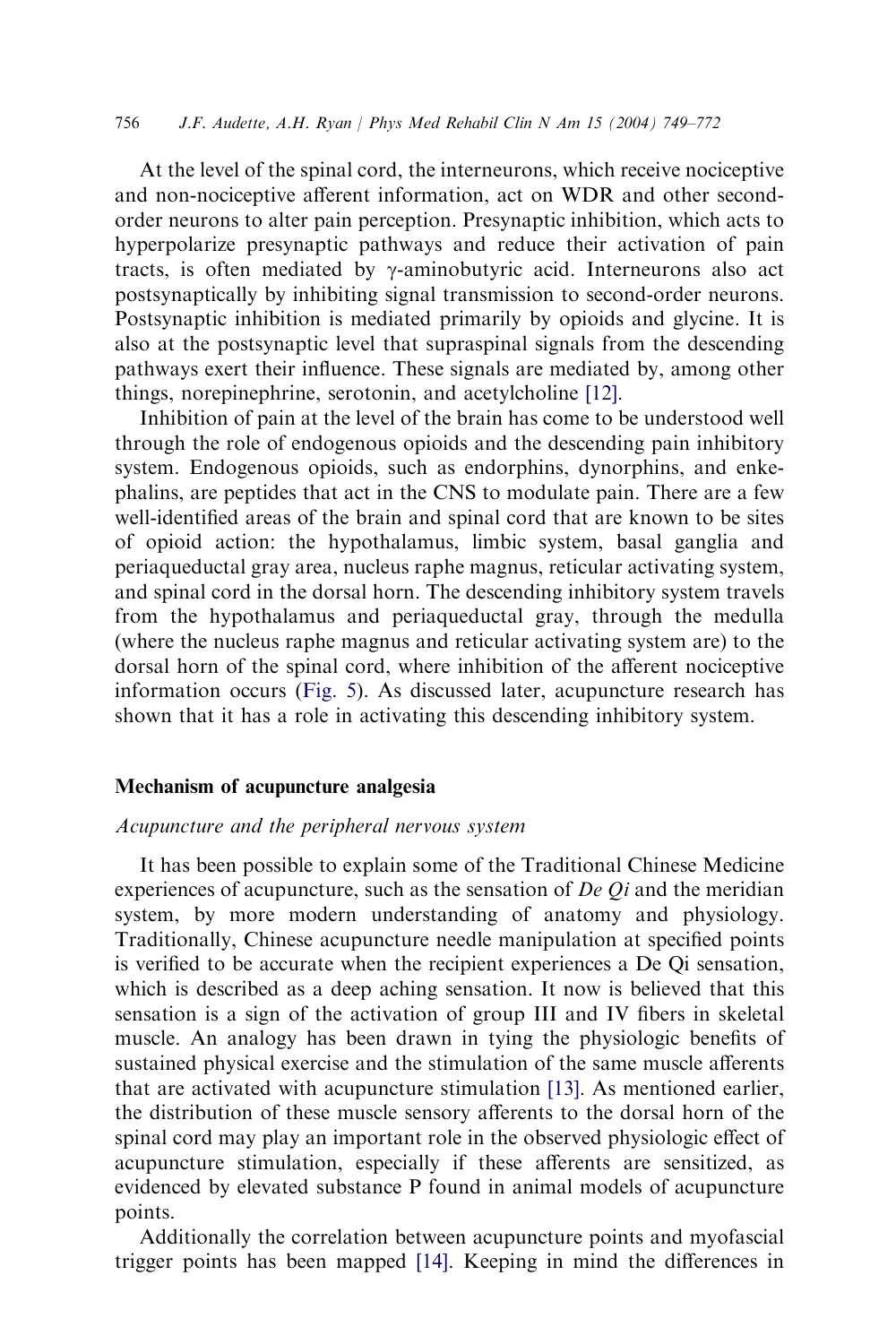<span id="page-8-0"></span>

Fig. 5. The descending pain modulation system. The periaqueductal gray area (PAG) is in the mesencephalon and is a major control area for the descending system. The rostral medulla level is where the nucleus raphe magnus (NRM) and the reticular activating system (RAS) are located and is where multiple descending antinociceptives tracks originate. Cells in these centers are activated by excitatory amino acids (EAA), such as glutamate and aspartate and possibly neurotensin (NT). From here, the descending tracks enter the dorsal horn of the spinal cord, and inhibition is mediated mainly by norepinephrine (NE) and serotonin (5-hydroxytryptamine [5-HT]). (Modified from Mense S, Simons DG. Central pain and centrally modified pain. In: Muscle pain: understanding its nature, diagnosis and treatment. Philadelphia: Lippincott Williams & Wilkins; 2001. p. 177; with permission.)

muscle and skin pain pathways previously outlined, stimulation of muscle tissue (as in trigger point injections and acupuncture) not only may have a pain-inhibitory effect, but also may influence visceral structures and remote somatic structures because of sensory convergence on the same WDR second-order neurons.

#### Acupuncture and descending pain inhibition

The most well-delineated effect that acupuncture has on pain inhibition is the way it influences the descending inhibitory pain system. In the late 1970s and early 1980s, many studies investigated the relationship between acupuncture and pain inhibition. The studies measured either opioid activity in the brain in relationship to AA or a reduction in AA with the administration of opioid antagonists, such as naloxone or naltrexone, and compared the analgesic effects of acupuncture with those of morphine.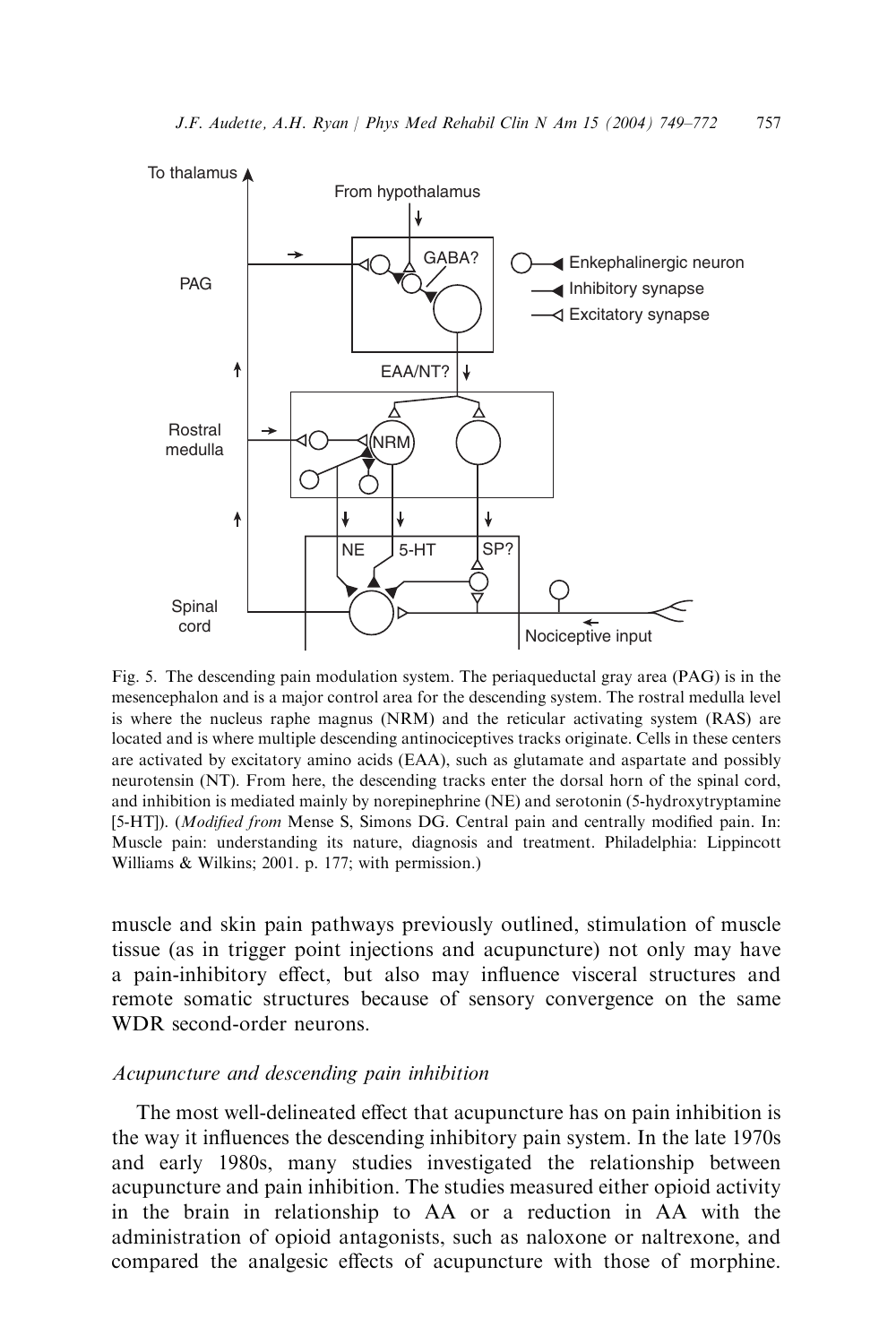Acupuncture has been shown to influence pain perception by modulating the activity of key subcortical and brainstem sites along the descending pain modulating system pathway [\[15\].](#page-21-0)

Given the variety of neurotransmitters discussed so far involved in the peripheral sensitizing soup and the wind-up phenomenon, it is not surprising that there are potentially many nonopioid mechanisms of analgesia that may be involved. As just one example, low-intensity and high-frequency electrical stimulation has a faster onset of action but does not have as prolonged an effect as high-intensity and low-frequency stimulation. The former is thought to be serotoninergic mediated and the latter opioid mediated [\[16\].](#page-21-0)

Although the demonstration that endogenous opioids and other neurotransmitters can be released consistently in animal and human experimental models has been an important step in verifying that AA has a physiologic basis, there continues to be debate about whether this effect is sufficient to explain the observed clinical benefits. One of the problems is that such humoral effects are nonspecific and short-lived and cannot explain why certain treatment methods for particular conditions would have a sustained or permanent disease-modifying result. The chemical releases observed with electroacupuncture (EA) and manual acupuncture (AP) may just be an epiphenomenon, indicating that there has been an influence on the CNS without fully comprehending what the actual homeostatic influence has been.

One theory that may help to explain better the long-term effect of EA and AP is that by stimulating peripheral sensory afferents of the skin and muscle, sustained changes occur in the CNS via central neuromodulation. A fundamental concept that has emerged is that sustained nociceptive input can have profound effects on the CNS causing pathologic neuroplastic changes. Continuing along this line of argument, in contrast to transcutaneous electrical nerve stimulation (TENS), AP and EA do rely on a more ''painful stimulation'' of the peripheral nervous system. In effect, through controlled stimulation of peripheral nociceptors, acupuncture may be causing a reverse neuroplasticity in the CNS.

A clue to the neuroplastic changes that may be occurring in the CNS with EP and AP can be found in the literature looking at  $c$ -Fos expression. The expression of the gene c-Fos in the CNS occurs in cells believed to be activated after noxious peripheral stimulation. The Fos protein is the nuclear product of the immediate-early gene *c-Fos* and couples transient intracellular signals to long-term changes in gene expression and is believed to herald neuroplastic changes in the CNS [\[17\].](#page-21-0) A body of literature has looked at c-Fos expression in the spinal cord and brain in relation to acupuncture. Acupuncture has been shown to suppress c-Fos expression in the spinal cord and the brain after noxious peripheral stimulation, suggesting a possible neuromodulatory mechanism that is independent of endogenous opioid release [\[18\]](#page-21-0).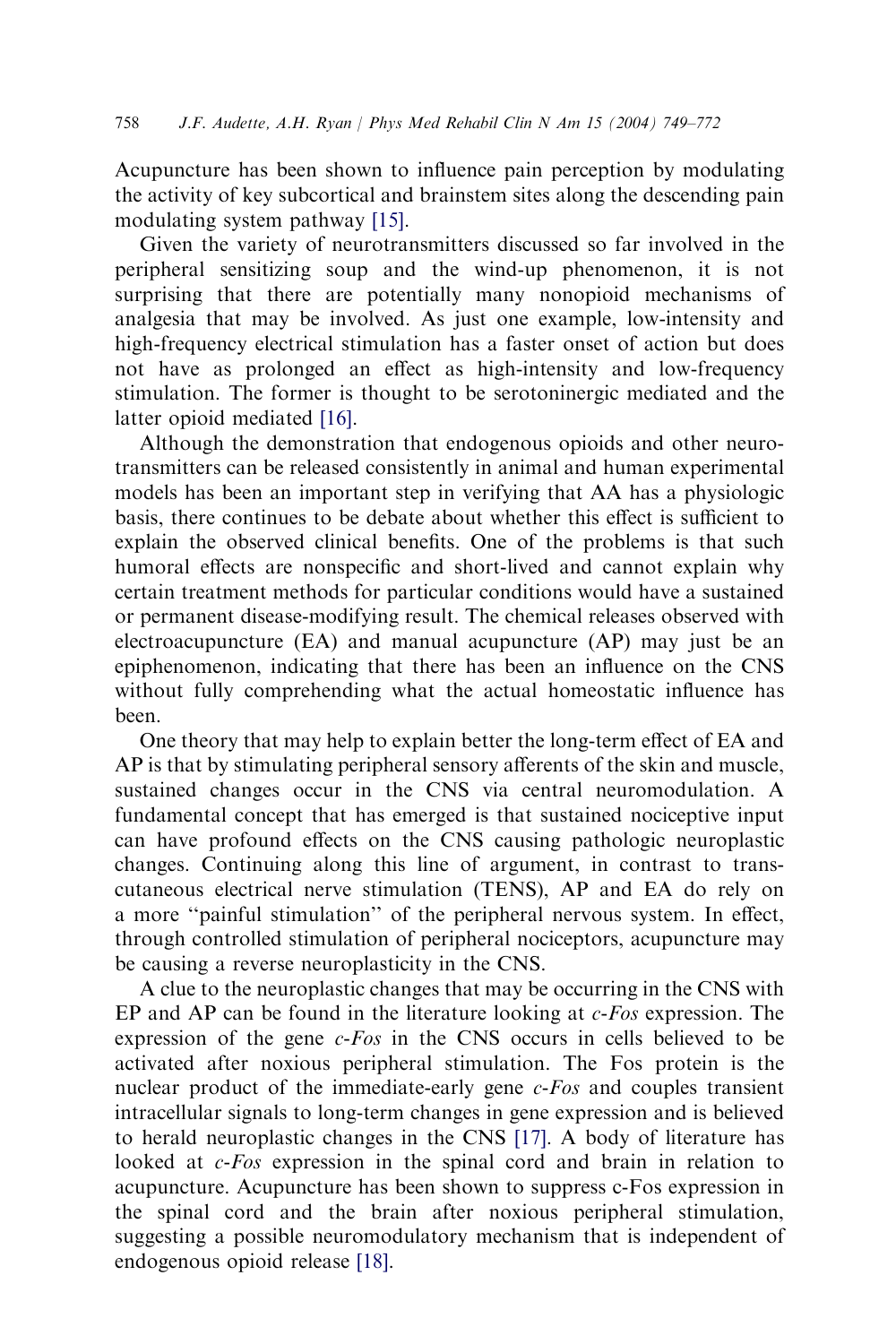#### Acupuncture and the brain

The advent of functional MRI has provided an intriguing method to look into the effect that acupuncture has on brain activation. These studies give some of the strongest evidence for acupuncture point specificity and help to argue against critics who argue that AA is due to nonspecific, inhibitory control mechanisms induced by the noxious needle stimulation. This evidence for point specificity was shown elegantly by Cho et al [\[19\]](#page-21-0). An acupuncture point on the lateral aspect of the small toe, Bladder 67 (B67), which in some acupuncture systems is believed to be an influential point for vision, was stimulated and observed to cause increased functional MRI activity in the occipital lobes in 12 subjects. Stimulation of the eyes directly with light caused a similar activation, whereas stimulation of a sham acupuncture point 2 to 5 cm away from B67 failed to cause occipital lobe activation [\[19\]](#page-21-0). In another study, comparison has been made between tactile sensation (tapping the skin with a wire at 2 Hz) versus AP using a classic Chinese manual stimulation technique in which the needle is twisted at 2 Hz in LI4 (a point in the first dorsal interosseous muscle of the hand). Stimulation of an acupuncture point in this manner produces a De Qi sensation, which is a full, aching feeling at the point of the needle and is believed by some to be important in obtaining the clinical effect with AP. The results of unilateral AP showed bilateral neural modulation of cortical and subcortical structures. The primary action was to decrease signal intensity in the limbic region and other subcortical areas. Tactile stimulation did not produce these changes in functional MRI. This finding suggests a differential response of the organism to AP depending on whether there is activation of the muscle sensory afferents versus the superficial afferents in the skin [\[20\].](#page-22-0)

# Acupuncture and placebo mechanisms

Similar to many CAM interventions, the effects of acupuncture sometimes are attributed to the placebo effect. Some authors theorize that placebo is an endorphin-mediated effect, making acupuncture a particularly powerful form of placebo [\[21\]](#page-22-0). The ritual of CAM interventions may lend themselves to causing an enhanced placebo effect, which can have powerful therapeutic implications [\[22\].](#page-22-0) Acupuncture has the advantage of activating reproducible biologic mechanisms, while bringing to the therapeutic encounter some of the attributes of a psychological interaction, such as longer patient-healer time together and the power of touch and suggestion. Nevertheless, in an attempt to validate the scientific efficacy of acupuncture, the trend is to eliminate from the traditional therapeutic model the elements that may have a profound effect on the efficacy of the intervention. Great emphasis has been placed on identifying appropriate ''sham'' acupuncture controls and taking into account things such as patient expectation of success before treatment. Time will tell whether acupuncture and many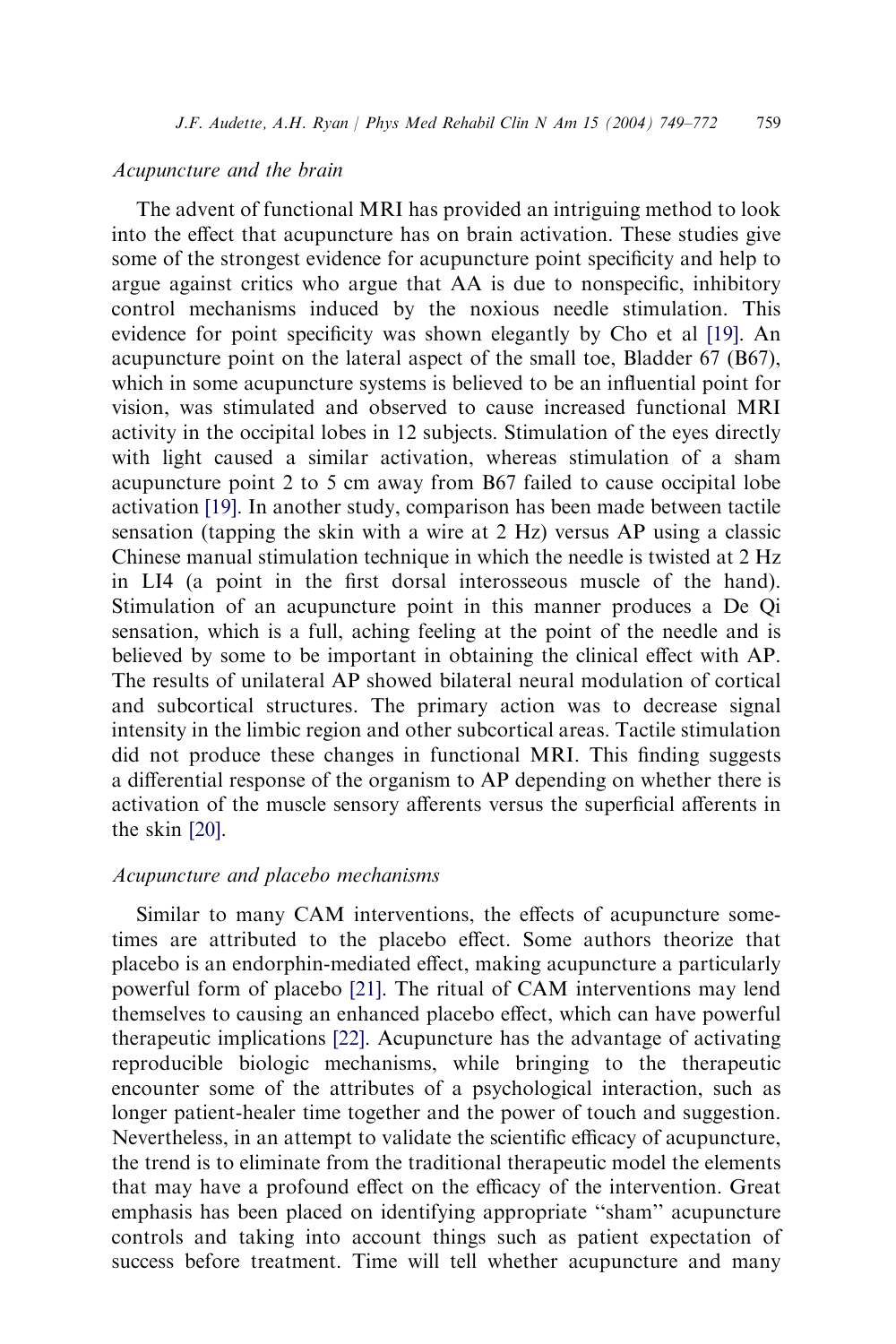other CAM interventions will survive the scientific constraints imposed on them.

# Acupuncture in the clinical setting

In the early 1990s, by an act of Congress, the National Institutes of Health (NIH) formed an Office of Alternative Medicine, which subsequently became the National Center for Complementary and Alternative Medicine in 1998. The main objective of the center was to fund basic and clinical research in various CAM therapies with the ultimate goal of providing clinicians evidence to guide care. The first NIH-sponsored event for acupuncture was the 1994 ''Workshop on Acupuncture,'' which resulted in the Food and Drug Administration changing the status of acupuncture needles from experimental to a nonexperimental but regulated medical device status. In 1997, the NIH held its first consensus conference in acupuncture and published a guideline to clinicians summarizing the evidence to date on the use and effectiveness of acupuncture in a variety of medical conditions [\[23\].](#page-22-0) In the realm of pain conditions, the panel concluded that the literature showed acupuncture is effective in treating postoperative dental pain. The panel also concluded that acupuncture may be useful in treating headache, menstrual cramps, tennis elbow, fibromyalgia, myofascial pain, osteoarthritis, low back pain, and carpal tunnel syndrome. This statement was based on an exhaustive review of the literature, much of which can be characterized by poorly powered studies of marginal experimental design. As a result of the paucity of quality studies reviewed, the NIH consensus statement often relied on only a single study for any given pain syndrome, and as a result, a strong endorsement could not be made.

# Acupuncture in clinical research

One of the issues that should be addressed in reviewing the acupuncture literature is the methodologic problems faced by CAM researchers in their attempts to apply reductionist, scientific paradigms to clinical methods whose efficacy may depend on the interplay of a variety of nonreducible factors. The practice of acupuncture is practitioner dependent, making it hard to compare studies given the variety of techniques and treatment paradigms used in different clinical settings ([Fig. 6](#page-12-0)). Often care also includes dietary recommendations, soft tissue and manipulative techniques, and at times recommendations for herbal combinations. In contrast, a standard research design, in an attempt to eliminate bias and maintain reproducibility, may reduce this robust acupuncture treatment paradigm to a fixed set of points, potentially robbing the treatment of its efficacy.

Another common problem for nonpharmacologic clinical studies due to underfunding is the issue of small sample size, leaving the study un-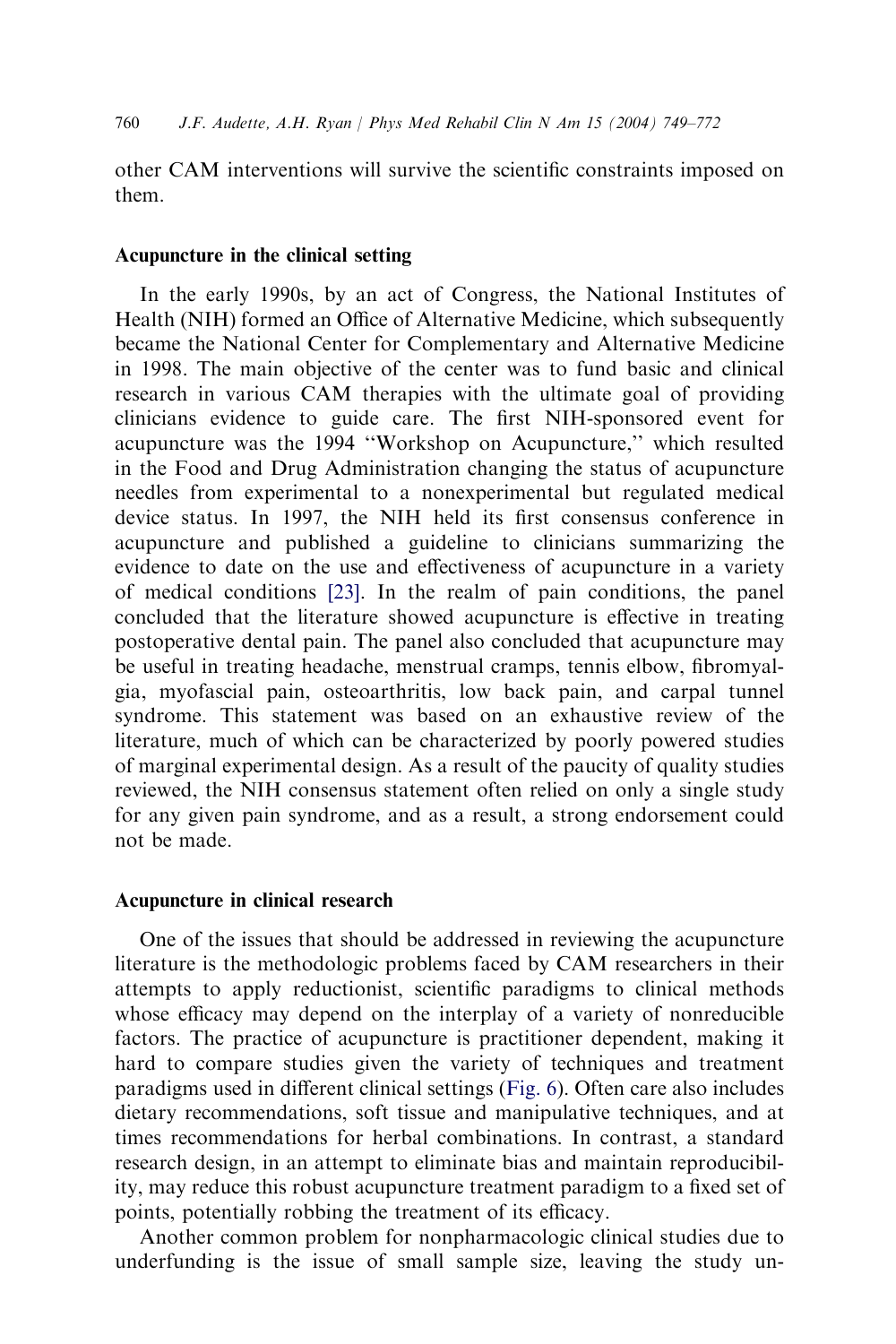<span id="page-12-0"></span>

Fig. 6. Korean hand acupuncture montage illustrates the variety of clinical methods used in the United States and around the world. This is a microsystem commonly used by Korean acupuncturists. Often these points would not be needled, but rather heated by burning a combustible herb, mugwort. This technique of heating points by burning mugwort is called moxibustion.

derpowered to draw valid conclusions. This is a particular problem when the study design includes use of a powerful placebo stimulus, such as sham needle stimulation of points on the body considered to be off meridian. Sham needling, which involves the insertion of an acupuncture needle into the tissue of a subject on a point off meridian and manipulating the needle as one would at an actual point, often has a strong, nonspecific, physiologic effect. As a result, large numbers of subjects would be required to distinguish the main effect of true point stimulation compared with this type of aggressive placebo needling and avoid a type 2 error or rejection of the null hypothesis. Other placebo needling methods are noninvasive, but there is much debate in the scientific community about the validity of such devices ([Fig. 7\)](#page-13-0). It is impossible to blind the practitioner and difficult to blind the subjects in controlled trials, often necessitating the recruitment of acupuncture-naive subjects. This being said, the number of clinical studies evaluating the efficacy of acupuncture for treating various pain syndromes has continued to increase, with studies of better quality being published in the past few years, which are reviewed here.

# Spine-related disorders

Of all the pain-related conditions, back pain is the most frequently studied with acupuncture as an intervention. Meta-analyses of randomized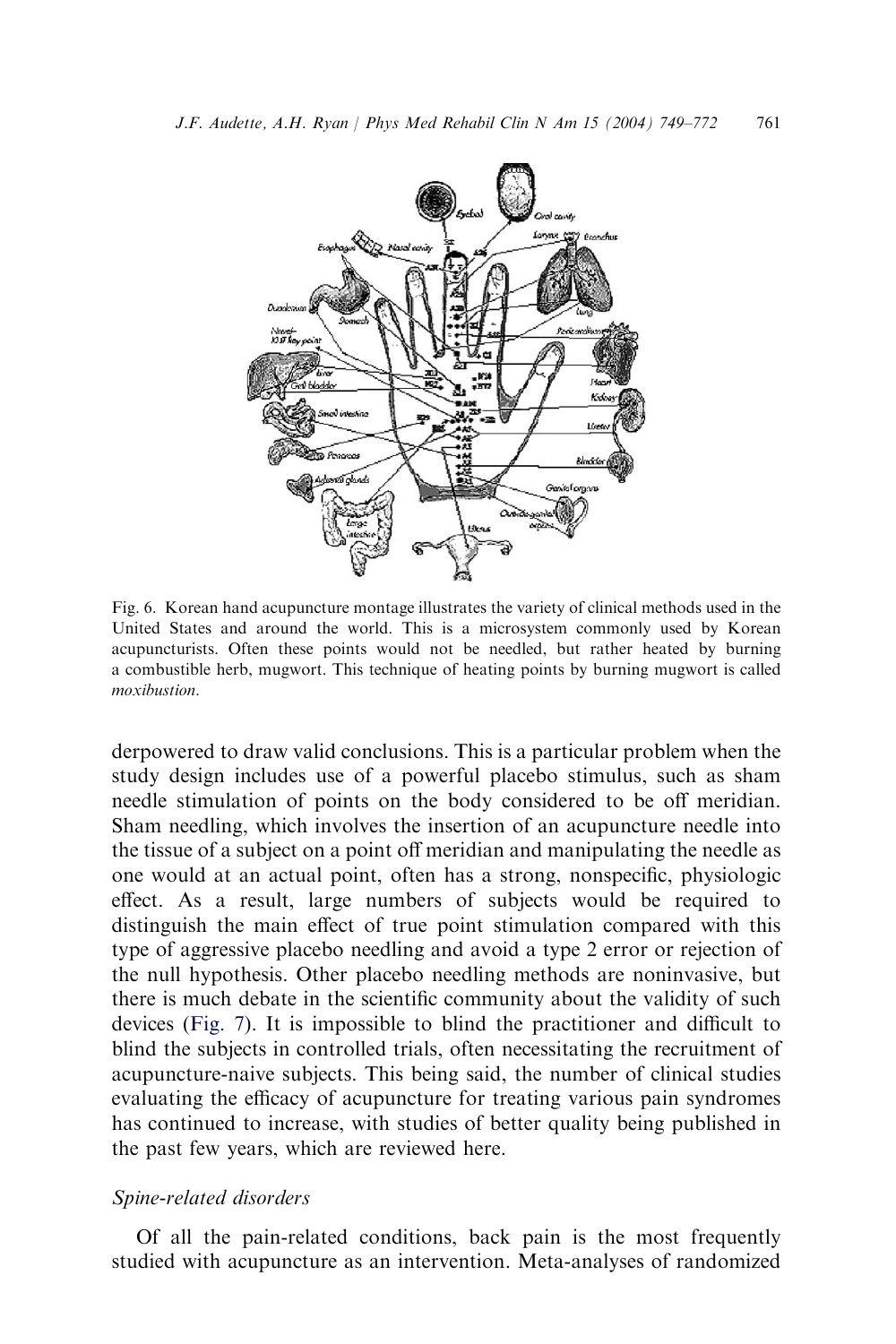<span id="page-13-0"></span>

Fig. 7. The placebo needle. (From Kleinhenz J, Streitberger K, et al. Randomized clinical trial comparing the effects of acupuncture and a newly designed placebo needle in rotator cuff tendinitis. Pain 1999;83:235–41; with permission.)

controlled trials using acupuncture for back pain conclude that acupuncture has been shown to be superior to various control interventions, but not enough data are currently available to support its efficacy over sham acupuncture needling [\[24,25\].](#page-22-0)

In a prospective, randomized controlled trial, 186 subjects with chronic low back pain were recruited, 124 of whom completed the full treatment and follow-up protocol. Subjects were randomized to three groups: acupuncture with conservative orthopedic treatment, sham acupuncture with conservative orthopedic treatment, and conservative orthopedic treatment alone. Subjects in the verum (or true acupuncture) and sham acupuncture groups received 12 treatments while undergoing spine rehabilitation for conservative orthopedic treatment. Significant improvement in visual analogue scale pain scores in the acupuncture group was found at the end of treatment and at a 3-month follow-up compared with the sham and conservative orthopedic treatment groups [\[26\]](#page-22-0).

In 1999, the Journal of the American Medical Association published a welldesigned randomized crossover study comparing percutaneous electrical nerve stimulation (PENS) versus TENS versus sham PENS versus exercise. The study included 60 patients with low back pain secondary to degenerative joint disease. Each patient had 3 weeks of each treatment three times a week with a 1-week break in between treatment types. The PENS treatment showed significant improvements in pain scores, function, and reduced use of analgesics compared with the control groups [\[27\]](#page-22-0). PENS is similar to acupuncture in that it involves the insertion and subsequent electrical stimulation of acupuncture-type needles into the deep tissue and muscles. Needle placement is not motivated by acupuncture theory, howeve; rather needles are placed to surround the dermatomal and myotomal distribution of the patient's pain condition [\(Fig. 8](#page-14-0)). Some methodologic problems with the study include concerns about the validity of using TENS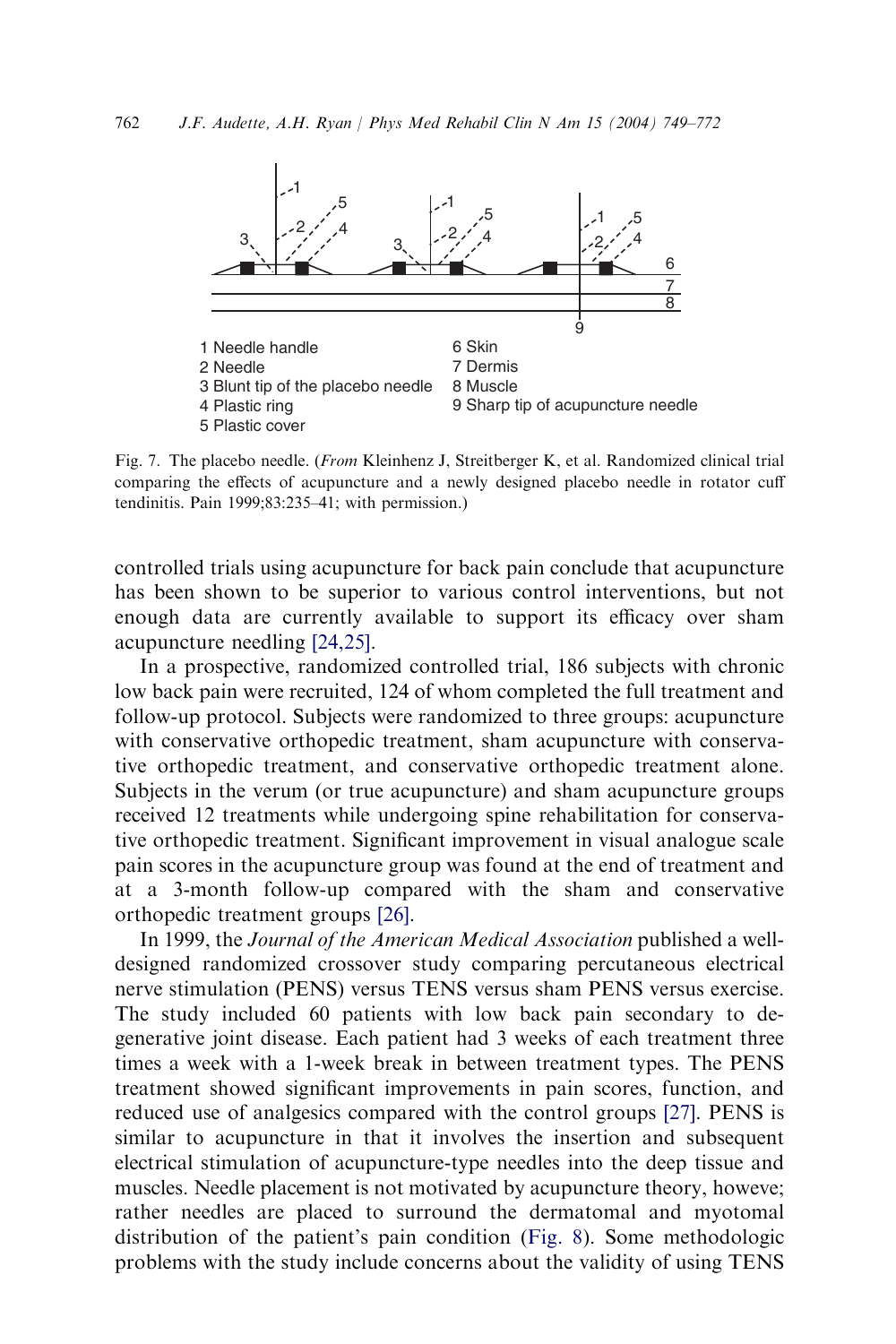<span id="page-14-0"></span>

Fig. 8. Percutaneous electrical nerve stimulation montage for low back pain following a dermatomal distribution of pain. Plus and minus circles represent the application of positive and negative electodes from an electro-acupuncture stimulator to the inserted needles. Needles are inserted through the cutaneous layer into deep muscle tissue.

as a placebo control for needle stimulation. In addition, the exercise protocol used was oversimplified, and long-term outcomes were not studied.

A randomized trial compared acupuncture with massage therapy and self-education for treatment of chronic low back pain. The sample size was large; the participants were evaluated 1 year after treatment, which was 10 weeks long; and multiple providers were used. The study concluded massage therapy to be superior to acupuncture and self-education at the end of the 10 weeks and at 1-year follow-up [\[28\].](#page-22-0) The positive effect of acupuncture was concentrated in the first 4 weeks of treatment. Many factors could account for the less favorable outcome of the acupuncture group, including point selection, limited treatment sessions, and, most importantly, the fact that the acupuncturists felt constrained by the study protocol in treating their patients in most cases. This last factor speaks to the issue that the acupuncturists who agreed to participate in the study were not permitted to go beyond needling in their treatment protocol, limiting them from using various massage and nutritional methods that they normally would incorporate into their care.

There are far fewer well-designed studies looking at acupuncture for neck pain. A review published by White and Ernst [\[29\]](#page-22-0) found that most of the studies failed to satisfy methodologic quality standards. When they looked specifically at the eight methodologically most rigorous studies, they found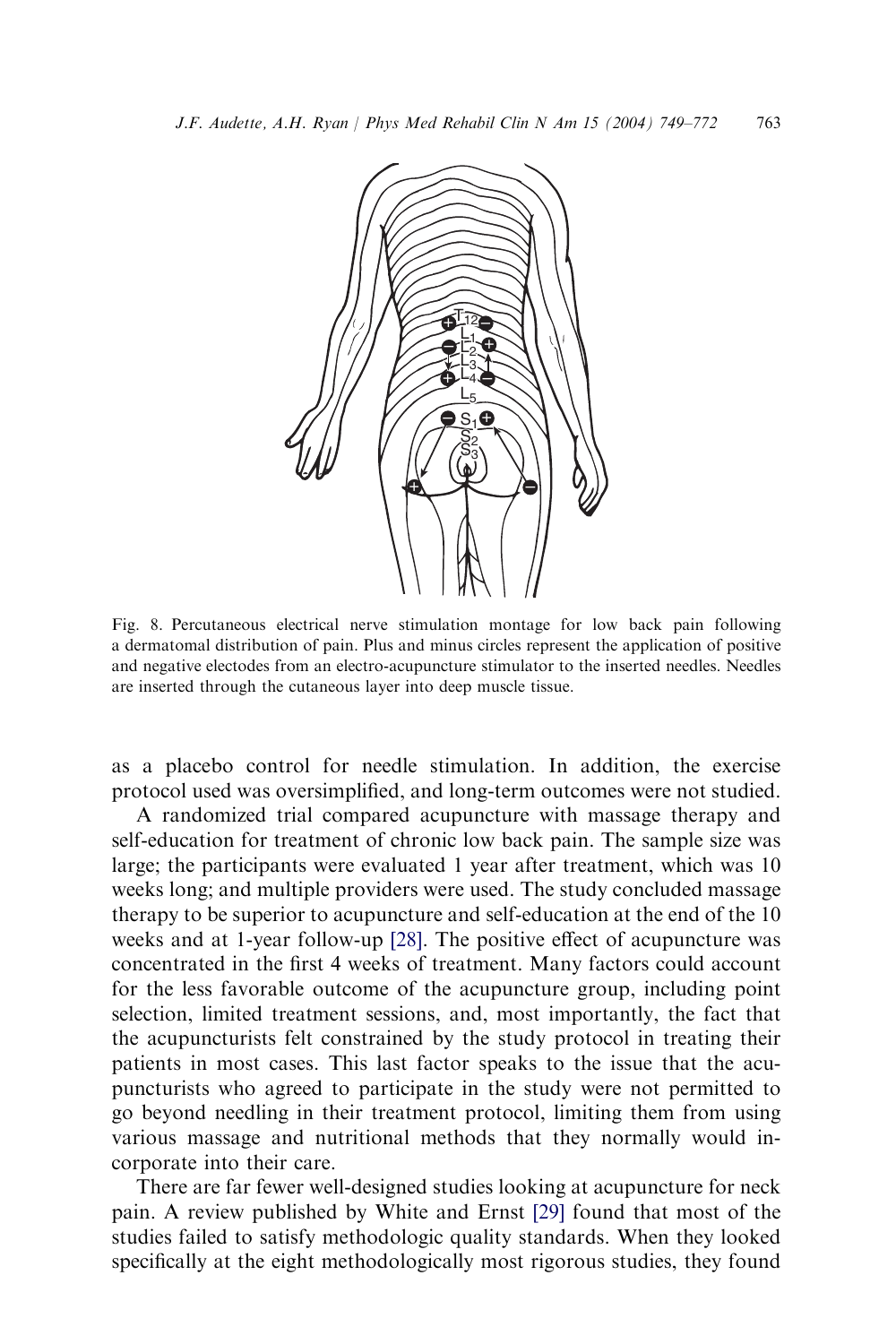that five of them had results that did not support acupuncture for the treatment of neck pain. The most rigorous studies inevitably included a sham needling control group or other interventions with strong, nonspecific therapeutic effects. The review supported the conclusion that acupuncture is superior to a waiting-list control, but it is unclear if it is equivalent or superior to physical therapy.

In another randomized controlled trial, designed specifically to correct some of the weaker points of previous trials, including recruitment of a larger sample size, use of blinded outcome observers, and use of blinded patients for a placebo control using sham acupuncture points. Subjects  $(n = 177)$  were randomized to acupuncture versus massage versus sham acupuncture. Each treatment group received five treatments over 3 weeks. The investigators concluded that acupuncture was more effective than massage, but not more effective than the sham acupuncture points in decreasing pain with motion. They also found that the patients who had greater than 5 years of pain and patients with myofascial pain did the best with acupuncture [\[30\]](#page-22-0). A reanalysis of the data using a linear regression model supported the fact that acupuncture was more effective in reducing pain than sham acupuncture [\[31\]](#page-22-0). The support for acupuncture as a treatment modality for chronic neck pain shows some promise given this well-designed study.

# **Arthritis**

One of the most thorough and more recent systematic reviews looked exclusively at acupuncture for the treatment of osteoarthritis of the knee. The strength of the review is that it rated seven different clinical trials on the basis of whether or not the acupuncture treatment they used conformed to guidelines and recommendations put forth by many acupuncture experts. These guidelines included (1) an average of 10 treatment sessions for a chronic condition, (2) stimulation of at least eight points per session, (3) elicitation of the De Qi sensation, and (4) use of a combination of high-frequency and low-frequency stimulation when EA is used to avoid accommodation to the electrical stimulation. The review also rated studies on the quality of their design and the type of control group they used. Four of the seven studies found acupuncture to have a positive effect on pain, and three of the studies were neutral. No studies reported acupuncture as having a negative effect on pain associated with knee osteoarthritis. Three high-quality studies compared real acupuncture with sham acupuncture, and two of them reported positive results. None of the trials conformed to all four of the guidelines deemed necessary by the acupuncture experts for adequate acupuncture treatment. The most important guideline is treatment duration for a chronic condition, such as osteoarthritis of the knee. The three studies that administered the minimum of 10 treatments all had positive results [\[32\].](#page-22-0)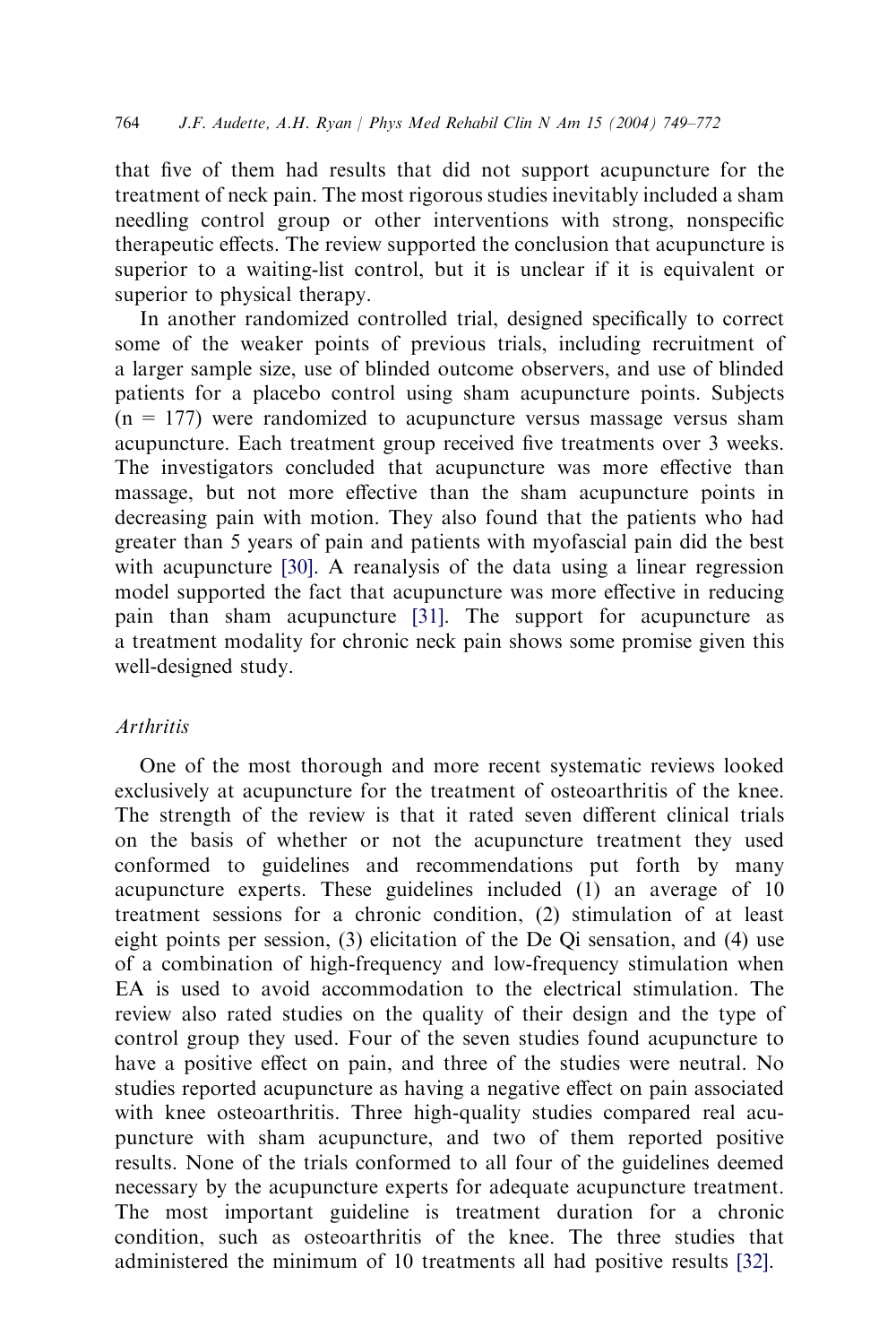One study, although it did not include a sham control group, did show an improvement in subjective pain and functional scores in a group of osteoarthritis patients who underwent acupuncture. One of the strengths of this study was the frequency of the intervention: The subjects completed biweekly acupuncture treatments for 8 weeks. The positive effect of acupuncture was sustained 12 weeks after treatment. However, The benefit, although it remained significant, decreased at this 12-week point, suggesting that maintenance therapy may be beneficial [\[33\].](#page-22-0) Future studies should compare the cost and health risks of sustained use of ongoing oral analgesics for osteoarthritis of the knee versus intermittent acupuncture treatments to maintain pain relief and function. To give an example of the possible cost savings, in one study of severe osteoarthritis of the knee in which the patients enrolled were on a waiting list for total knee replacement, Christensen et al [\[34\]](#page-22-0) found a significant reduction in pain and use of analgesic medications compared with a control group. This benefit was sustained, and 7 of 29 patients enrolled declined the total knee replacement operation at the end of the wait, saving \$9000 per patient.

The literature on acupuncture for the treatment of rheumatoid arthritis is sparse. A Cochrane systematic review identified only two studies that met methodologic standards for inclusion. One study compared acupuncture with placebo and found no difference in pain after 5 weeks of treatment. The second study compared EA with placebo and found a significant decrease in knee pain after 24 hours, but not at 1 month, 2 months, or 3 months after treatment. The treatment protocols in both trials normally would not be deemed of sufficient length by acupuncture standards to have a sustained effect on such a chronic condition as rheumatoid arthritis of the knee. These studies of short treatment duration do not support the use of acupuncture in rheumatoid arthritis patients, but they lay the groundwork for future research [\[35\].](#page-22-0)

### Fibromyalgia

Compared with spine-related disorders and arthritis, there is a paucity of studies looking at acupuncture for the treatment of fibromyalgia and other soft tissue pain conditions. A review found only three randomized controlled trials that fit their inclusion criteria [\[36\].](#page-22-0) Only one of the studies in the review was considered to be of high methodologic quality. In that study, 70 patients were randomized into sham and treatment groups. They each received six sessions of either verum or sham acupuncture over 3 weeks and subsequently were evaluated independently by a blinded physician. The treatment group had a 70% decrease in pain compared with the control group, which had only a 4% decrease. The treatment group also reported less morning stiffness and better global improvement ratings by the patient and the physician [\[37\]](#page-22-0). In another randomized controlled trial, verum and sham acupuncture groups were randomized with and without amitriptyline (25 mg) in 60 subjects with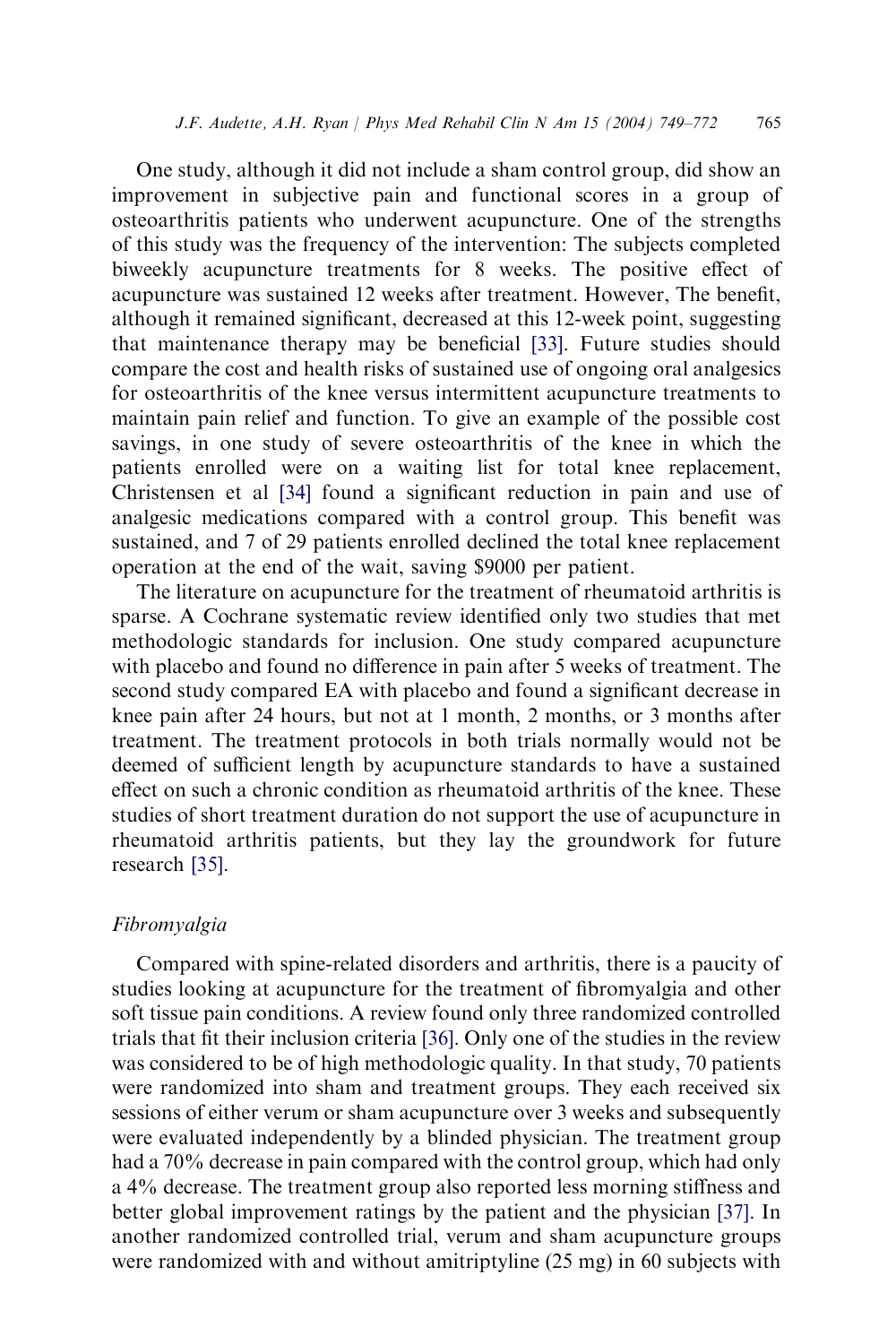fibromyalgia. Treatment was provided for 16 weeks with assessments at 4, 8, 12, and 16 weeks by a blinded investigator. The verum acupuncture group showed significant improvement in pain and mood compared with the sham group and amitriptyline-alone group [\[38\].](#page-22-0) These results may suggest that a chronic pain problem, such as fibromyalgia, that theoretically may result from abnormal central neuroplastic changes may respond better to acupuncture than would a pain condition such as rheumatoid arthritis of the knee, which involves severe structural damage to a joint.

# Myofascial pain

Myofascial pain syndrome frequently involves the supporting postural musculature of the spine and extremities and likely contributes to the pain seen in many of the spine studies already reviewed [\[39,40\]](#page-22-0). One widely accepted mechanism for the treatment of myofascial pain is hyperstimulation analgesia by stimulating the trigger points via dry needling, intense cold or heat, or chemical stimulation to the skin. The success of these techniques in the past has been ascribed to the gate control theory of pain [\[41\]](#page-22-0). Acupuncture needling potentially could be an additional method of hyperstimulation and might be expected to be a viable treatment for myofascial pain. Additionally, when examining the acupuncture literature from the Tang Dynasty (AD 581-682), one finds that Sun Si-Miao developed the theory of Ah Shi points. This theory states that whenever there is a local soreness or pressure, there is an active acupuncture point regardless of whether or not the point lies on a classic acupuncture meridian. Many acupuncturists routinely needle such points in therapy, effectively treating many trigger points by dry needling similarly to their allopathic colleagues ([Table 1](#page-18-0)); this complicates the whole notion of sham acupuncture needling off meridian in controlled studies because the Ah Shi point needling is standard practice among acupuncturists when not constrained to a research protocol for the treatment of various pain problems.

Nabeta and Kawakita [\[42\]](#page-22-0) compared acupuncture with sham acupuncture on tender points (Ah Shi points) in volunteers with complaints of chronic pain and stiffness in the neck and shoulder. They treated Ah Shi points once a week for 3 weeks. They found that there was a short-term improvement using verum acupuncture, but they did not show a long term superiority of verum over sham acupuncture. Irnich et al [\[43\]](#page-23-0) published a randomized double-blinded, sham-controlled, crossover trial comparing dry needling and acupuncture at distant points for chronic neck pain. Each treatment was performed only once. Verum acupuncture was found to be superior to sham acupuncture in improving motion-related pain and improving range of motion, and acupuncture at distant points improved range of motion more than dry needling. Kung et al [\[44\]](#page-23-0) evaluated a meridian-based treatment protocol for chronic myofascial pain in the cervical and upper back regions and found short-term, but not long-term,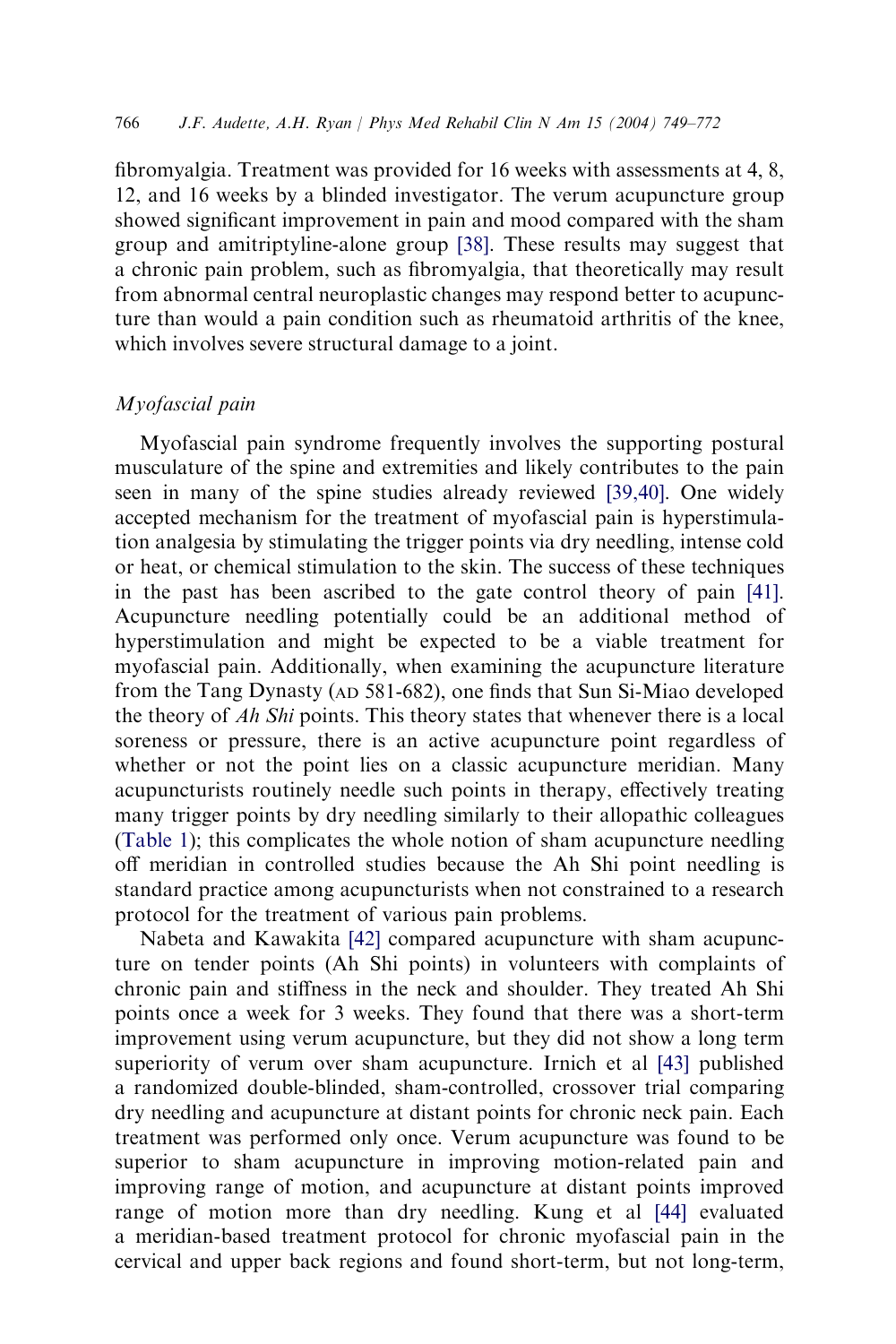| Acu-zone  | Region of body  | Acu-points             | Muscles                          |
|-----------|-----------------|------------------------|----------------------------------|
| Tai Yang  | Dorsal zone:    | <b>B</b> 2- <b>B</b> 7 | <b>Frontalis</b>                 |
|           | Frontal region  | <b>B</b> 10            | Sub occipital                    |
|           | of forehead to  | SI 9-14                | Scapular                         |
|           | occiput down    | <b>B</b> 11-25, 41-45  | Thoracic and lumbar paraspinals  |
|           | back to lateral | <b>B</b> 53, 54        | Gluteus medius                   |
|           | ankles          | <b>B</b> 31, 34        | Piriformis                       |
| Shao Yang | Lateral zone:   | GB 3-6, 8              | Temporalis                       |
|           | Temporalis      | GB 16                  | Sternocleidomastoid and scalenes |
|           | region of head  | GB 20, 21              | Upper trapezius                  |
|           | to lateral neck | TH 9                   | Finger extensors                 |
|           | and down arm    | GB 24-28               | Abdominal obliques               |
|           | to wrist        | GB 29                  | Tensor fasciae latae             |
|           | extensors.      | GB 31                  | Iliotibial band                  |
|           | Down flank to   |                        |                                  |
|           | lateral aspect  |                        |                                  |
|           | of leg          |                        |                                  |
| Yang Ming | Ventral zone:   | ST 5-7                 | Masseter                         |
|           | Mouth to        | ST 9, 10               | Sternocleidomastoid              |
|           | anterior neck,  | ST 14-18               | Pectoral muscles                 |
|           | anterior chest  | ST 19-30               | Rectus abdominis                 |
|           | wall down       | ST 31, 32              | Quadriceps                       |
|           | abdomen to      |                        |                                  |
|           | medial aspect   |                        |                                  |
|           | of leg and      |                        |                                  |
|           | foot            |                        |                                  |

Acupuncture and myofascial trigger point correlations

<span id="page-18-0"></span>Table 1

Abbreviations: B, urinary bladder; GB, gallbladder; SI, small intestine; ST, stomach; TH, triple heater.

pain relief. The study limited treatment to 3 weeks with two sessions each week. All of these trials found acupuncture to be effective in the short-term, with diminishing effects over time. All of these trials used extremely abbreviated treatment protocols, however, potentially influencing the long-term outcome.

# **Tendinitis**

Tendinitis is a common problem among athletes and in the workplace, with repetitive injuries to the upper extremities. Lateral elbow pain, or lateral epicondylitis, has been treated by acupuncture in China for many years. A Cochrane systematic review compiled in November 2001 reviewed the literature and determined that only four randomized controlled trials met their methodologic search standards. Of the four, two showed a positive effect [\[45\].](#page-23-0) In one study, acupuncture improved pain scores after one session, an effect that lasted for approximately 20 hours. A total of 48 patients entered the study and received one session of needling of a point on the leg, Gallbladder 34 (a point influential for tendinomuscular problems), versus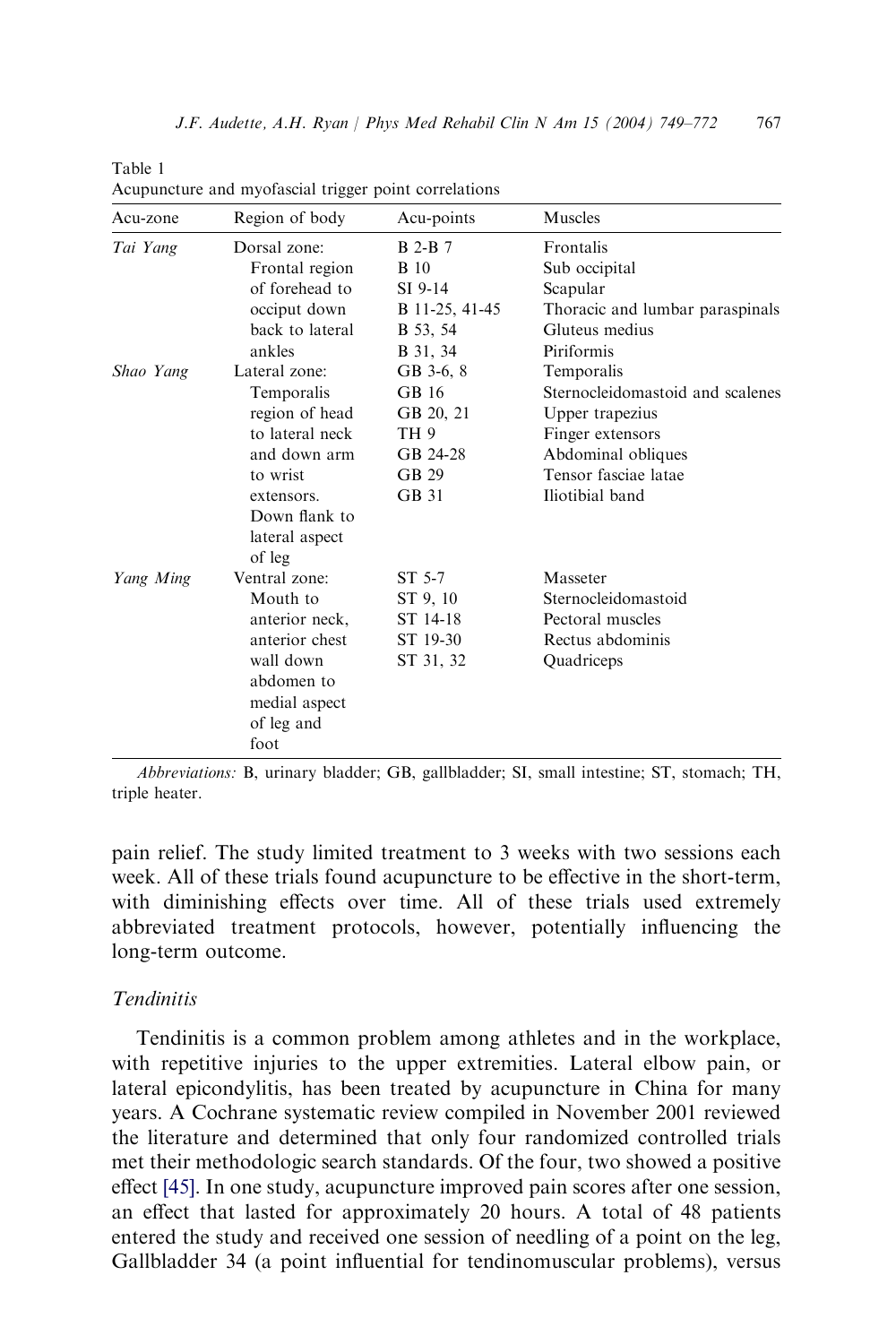sham needling of an unrelated point. In the treated group, the pain scores decreased 55.8% compared with the sham control, which had a 15% reduction in pain level [\[46\].](#page-23-0) Another study, done after the Cochrane review was published, looked at acupuncture versus sham needling at adjacent nonacupuncture points for lateral epicondylitis. The study design randomized 45 patients into the sham and verum acupuncture groups, and each subject received 10 sessions of acupuncture over 5 weeks. The acupuncture group did significantly better than the sham group in all measures at 2 weeks. At 2 months, arm function was better in the acupuncture group, but measures of pain intensity or strength were not significantly different from the sham group [\[47\].](#page-23-0)

A randomized controlled trial using acupuncture for rotator cuff tendinitis offered some positive results. After eight acupuncture sessions provided in a 4-week period, subjects showed significant improvement in pain and function compared with the placebo control group [\[48\].](#page-23-0) An important methodologic aspect to this study was that the placebo control was a specially designed needle that replicated visually and tactilely the insertion of a real acupuncture needle [\(Fig. 7\)](#page-13-0).

## Neurologic disorders

Although acupuncture in the studies available to date has not proved as effective for progressive neurologic disorders, such as human immunodeficiency virus neuropathy, studies have supported its efficacy in the treatment of carpal tunnel syndrome. A randomized controlled trial with a crossover design of 11 patients compared laser acupuncture and microamperage TENS stimulation versus sham laser acupuncture. Each group had 9 to 12 treatments over a 3- to 4-week period, then they were crossed over. There was a significant decrease in pain and improvement in the sensory latency as measured by nerve conduction studies 1 week after treatment [\[49\]](#page-23-0). Although there were only 11 subjects, the results are promising and provide a good foundation for future studies looking at acupuncture in carpal tunnel syndrome. Although the use of laser acupuncture is still controversial because of the lack of needle penetration to effect the treatment, this approach has the benefit of being more easily blinded. Because one cannot feel a cold laser, and the light spectrum applied is in the infrared wavelength, the subject and the practitioner can be blinded, making the results from the Naeser study even more impressive [\[50\]](#page-23-0). Another study found that cold laser stimulation of UB 67 in the foot (the same point used by Cho et al [\[19\]](#page-21-0) with needles) activated the visual cortex when imaged by functional MRI, substantiating the physiologic effect of laser acupunture [\[51\]](#page-23-0).

## Other pain disorders found in a rehabilitation setting

A review of the literature for using acupuncture to treat other pain disorders, such as pain associated with spinal cord injury, stroke, and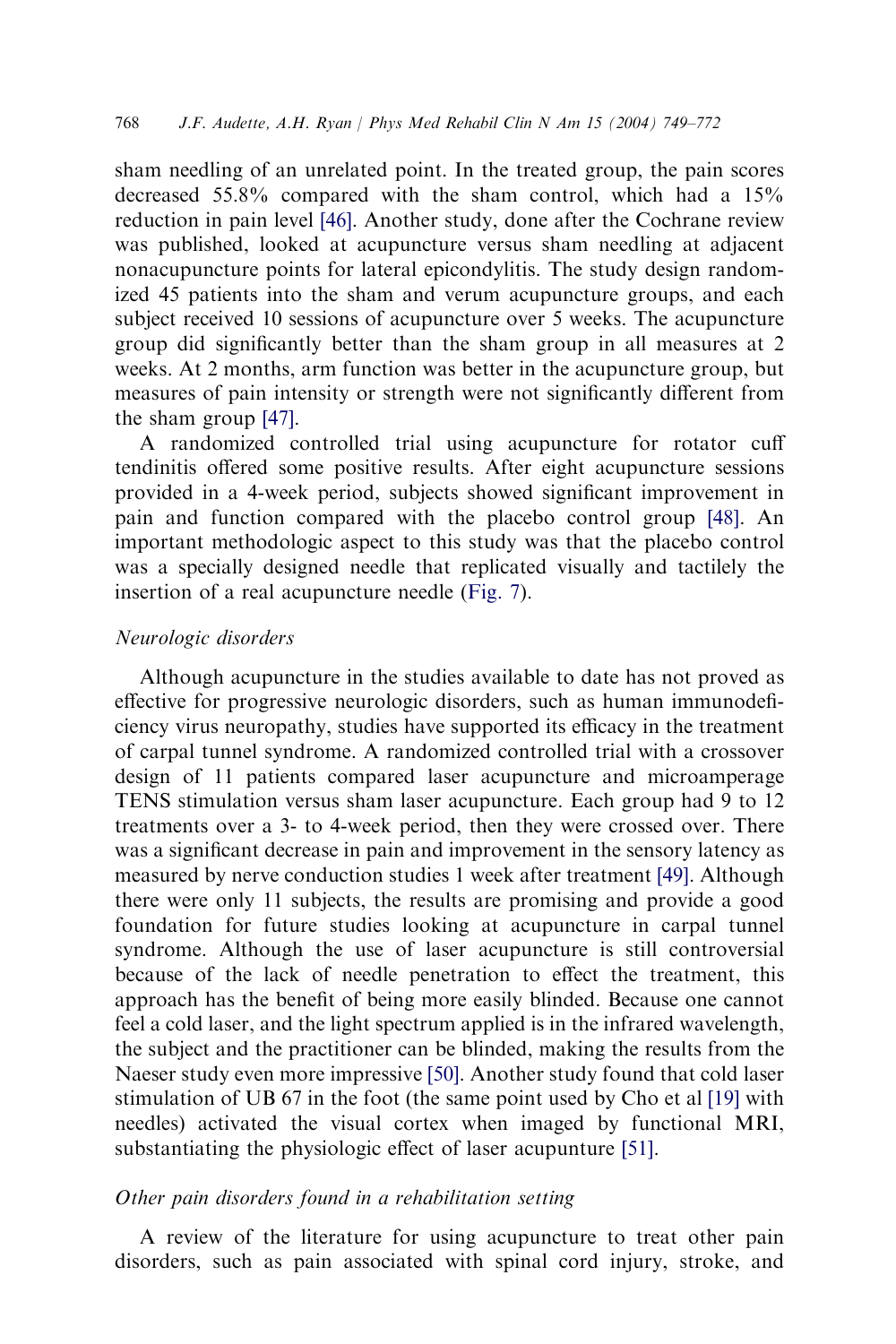phantom limb, reveals a sparse number of isolated and often poorly designed studies. Although acupuncture is used for these disorders and may be beneficial, currently there are few studies to draw any sort of clinically applicable conclusions.

#### Summary

Recent years have shown an increase in the quality of trials examining the clinical efficacy of acupuncture for back and neck pain, arthritis, carpal tunnel syndrome, fibromyalgia, and upper extremity tendinitis. Randomization, appropriate sample size, and blinding using more sophisticated sham procedures raise the quality of the studies from a scientific, methodologic point of view. In addition, realistic treatment frequency and duration of some of the more recent studies have resulted in more favorable outcomes. Much work still has to be done, however, to find ways to preserve the clinical authenticity of acupuncture treatment methods when brought into the light of a research protocol. Attempts have been made to find a method of maintaining the standardization and reproducibility of a research protocol, while allowing the kind of flexible treatment that normally would be applied in a clinical setting [\[52,53\]](#page-23-0).

Other questions that should be answered with future studies include understanding how treatment length influences outcome, if maintenance treatments are needed for chronic conditions, and cost and risk comparisons with standard pharmacologic treatment. In addition, future studies need more overt statements of the rationale for the treatment method used (eg, were Chinese or Japanese diagnostic methods used for point selection, what needling technique was used, was the De Qi sensation elicited) [\[54\]](#page-23-0). If an EA protocol is used, details of the frequency and intensity parameters are needed. Providing this kind of detail assists with reproducibility and helps clinicians gain a better understanding about whether certain treatment paradigms are superior to others for specific clinical conditions. Finally, physicians who have an interest in pursuing acupuncture research should educate themselves about the methodologic issues inherent with acupuncture research and about authentic acupuncture treatment protocols so that the literature is not populated with more poorly designed studies.

With the emerging interest in integrative medicine, there is a growing interest in collaboration and a greater number of physicians interested in obtaining training in acupuncture to help bridge this gap between CAM and conventional clinicians. The American Academy of Medical Acupuncturists (AAMA) has been formed to help as an educational and research forum for physician acupuncturists. Currently, physicians are able to satisfy the educational and clinical requirements demanded by most states by completing the training offered by the Office of Continuing Medical Education at the University of California Los Angeles. Harvard Medical School,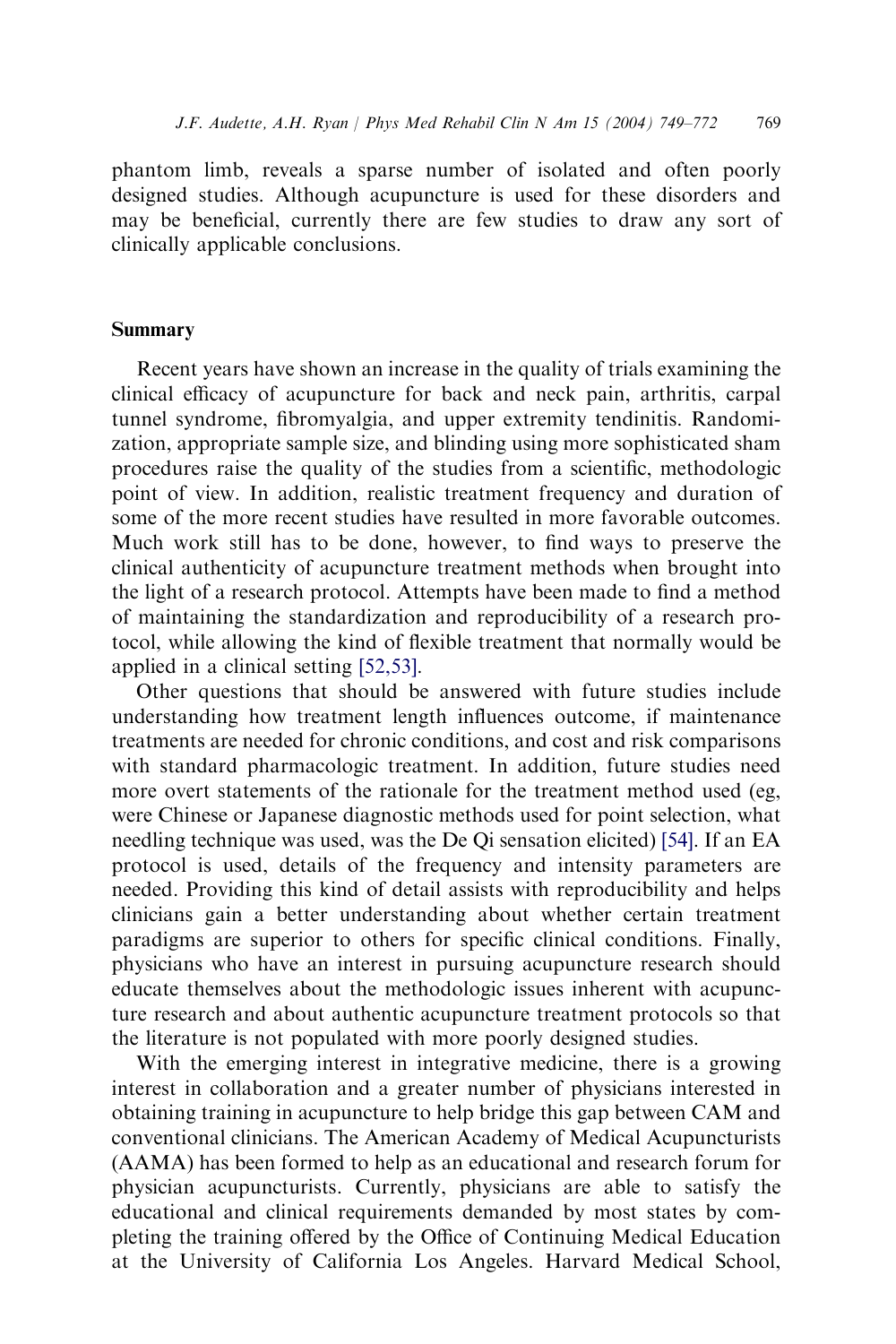<span id="page-21-0"></span>through the Department of Physical Medicine and Rehabilitation and the Department of Anesthesiology and Critical Care at Beth Israel Deaconess Medical Center, also now offers a 300-hour continuing medical education course in medical acupuncture that satisfies the AAMA requirements and most hospital and state requirements to practice acupuncture. The Harvard course also gives graduates a detailed understanding of the methodologic issues involved with scientific research in this field. In time, with more highly trained physicians, the future of acupuncture research should be secure, allowing clinicians to understand better the role of acupuncture in the treatment of pain disorders.

# References

- [1] Hsu DT. Acupuncture: a review. Reg Anesth 1996;21:361–70.
- [2] Mayer DJ. Acupuncture: an evidence-based review of the clinical literature. Annu Rev Med 2000;51:49–63.
- [3] Besson JM. The neurobiology of pain. Lancet 1999;353:1610–5.
- [4] Price DD. Psychological and neural mechanisms of the affective dimension of pain. Science 2000;288:1769–72.
- [5] Cailliet R. Pain: Mechanisms and Management. Philadelphia: FA Davis; 1993. p. 1–51.
- [6] Woolf CJ, Salter MW. Neuronal plasticity: increasing the gain in pain. Science 2000;288: 1765–9.
- [7] Mense S, Simons DG. Muscle pain: Understanding its nature, diagnosis and treatment. Philadelphia: Lippincott Williams & Wilkins; 2001. p. 158–204.
- [8] Bolay H, Moskowitz MA. Mechanisms of pain modulation in chronic syndromes. Neurology 2002;59(5 Suppl 2):S2–7.
- [9] Melzack R, Wall PD. Pain mechanisms: A new theory. Science 1965;150:971–9.
- [10] Lewith GT, Kenyon JN. Physiological and psychological explanations for the mechanism of acupuncture as a treatment for chronic pain. Soc Sci Med 1984;19:1367–78.
- [11] Chan WW, Weissensteiner H, Rausch WD, Chen KY, Wu LS, Lin JH. Comparison of substance P concentration in acupuncture points in different tissues in dogs. Am J Chin Med 1998;26:13–8.
- [12] McHugh JM, McHugh WB. Pain: neuroanatomy, chemical mediators, and clinical implications. AACN Clin Issues 2000;11:168–78.
- [13] Andersson S, Lundeberg T. Acupuncture—from empiricism to science: functional background to acupuncture effects in pain and disease. Med Hypoth 1995;45:271–81.
- [14] Melzack R. Myofascial trigger points: relation to acupuncture and mechanisms of pain. Arch Phys Med Rehabil 1981;62:114–7.
- [15] Mayer DJ. Biological mechanisms of acupuncture. Prog Brain Res 2000;122:457–77.
- [16] Debreceni L. Chemical releases associated with acupuncture and electric stimulation. Crit Rev Phys Rehab Med 1993;5:247–75.
- [17] Morgan JI, Curran T. Stimulus-transcription coupling in the nervous system: involvement of the inducible proto-oncogenes fos and jun. Annu Rev Neurosci 1991;14:421–51.
- [18] Pan B, Castro-Lopes JM, Coimbra A. C-fos expression in the hypothalamo-pituitary system induced by electroacupuncture or noxious stimulation. Neuroreport 1994;5: 1649–52.
- [19] Cho ZH, Chung SC, Jones JP, et al. New findings of the correlation between acupoints and corresponding brain cortices using functional MRI. Proc Natl Acad Sci U S A 1998;95: 2670–3.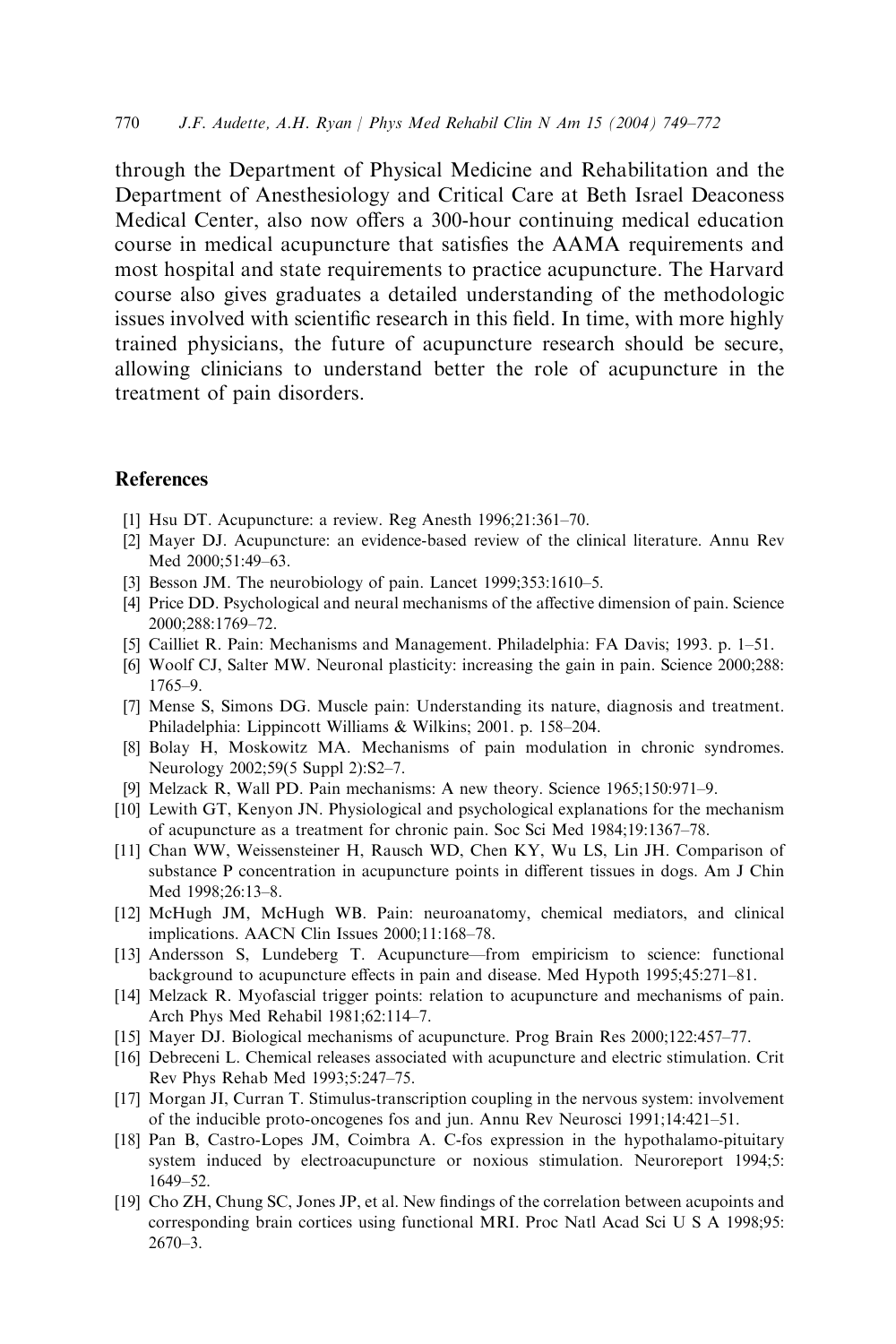- <span id="page-22-0"></span>[20] Hui KK, Liu J, Makris N, et al. Acupuncture modulates the limbic system and subcortical gray structures of the human brain: evidence from fMRI studies in normal subjects. Hum Brain Mapp 2000;9:13–25.
- [21] Petrovic P, Kalso E, Petersson KM, Ingvar M. Placebo and opioid analgesia—imaging a shared neuronal network. Science 2002;295:1737–40.
- [22] Kaptchuk TJ. The placebo effect in alternative medicine: can the performance of a healing ritual have clinical significance? Ann Intern Med 2002;136:817–25.
- [23] NIH Consensus Conference. Acupuncture. JAMA 1998;280:1518–24.
- [24] Ernst E, White AR. Acupuncture for back pain: a meta-analysis of randomized controlled trials. Arch Intern Med 1998;158:2235–41.
- [25] van Tulder MW, Cherkin DC, Berman B, Lao L, Koes BW. Acupuncture for low back pain. The Cochrane Database of Systematic Reviews, Issue 3; 2002.
- [26] Molsberger AF, Mau J, Pawelec DB, Winkler J. Does acupuncture improve the orthopedic management of chronic low back pain—a randomized, blinded, controlled trial with 3 months follow up. Pain 2002;99:579–87
- [27] Ghoname EA, Craig WF, White PF, et al. Percutaneous electrical nerve stimulation for low back pain: a randomized crossover study. JAMA 1999;281:818–23.
- [28] Cherkin DC, Eisenberg D, Sherman KJ, et al. Randomized trial comparing traditional Chinese medical acupuncture, therapeutic massage, and self-care education for chronic low back pain. Arch Intern Med 2001;161:1081–8.
- [29] White AR, Ernst E. A systematic review of randomized controlled trials of acupuncture for neck pain. Rheumatology (Oxford) 1999;38:143–7.
- [30] Irnich D, Behrens N, Molzen H, et al. Randomised trial of acupuncture compared with conventional massage and ''sham'' laser acupuncture for treatment of chronic neck pain. BMJ 2001;322:1574–8.
- [31] Vickers A. Acupuncture for treatment for chronic neck pain: reanalysis of data suggests that effect is not a placebo effect. BMJ 2001;323:1306–7.
- [32] Ezzo J, Hadhazy V, Birch S, et al. Acupuncture for osteoarthritis of the knee: a systematic review. Arthritis Rheum 2001;44:819–25.
- [33] Berman BM, Singh BB, Lao L, et al. A randomized trial of acupuncture as an adjunctive therapy in osteoarthritis of the knee. Rheumatology (Oxford) 1999;38: 346–54.
- [34] Christensen BV, Luhl IU, Vilbek H, Bulow HH, Dreijer NC, Rasmussen HF. Acupuncture treatment of severe knee osteoarthrosis: A long-term study. Acta Anaesthesiol Scand 1992; 36:519–25.
- [35] Casimiro L, Brosseau L, Milne S, Robinson S, Wells V, Tugwell P. Acupuncture and electroacupuncture for the treatment of RA. The Cochrane Database of Systematic Reviews, Issue 3; 2002.
- [36] Berman BM, Ezzo J, Hadhazy V, Swyers JP. Is acupuncture effective in the treatment of fibromyalgia? J Fam Pract 1999;48:213–8.
- [37] Deluze C, Bosia L, Zirbs A, Chantraine A, Vischer TL. Electroacupuncture in fibromyalgia: results of a controlled trial. BMJ 1992;305:1249–52.
- [38] Feldman D, da Costa EDM. Treatment of fibromyalgia with acupuncture: A randomized, placebo-controlled trial of 16 weeks duration. Arthritis Rheum 2001;44:S68.
- [39] Hong CZ, Simons DG. Pathophysiologic and electrophysiologic mechanisms of myofascial trigger points. Arch Phys Med Rehabil 1998;79:863–72.
- [40] Mense S, Simons DG. Muscle pain: Understanding its nature, diagnosis and treatment. Philadelphia: Lippincott Williams & Wilkins; 2001. p. 205–88.
- [41] Melzack R, Stillwell DM, Fox EJ. Trigger points and acupuncture points for pain: correlations and implications. Pain 1997;3:3–23.
- [42] Nabeta T, Kawakita K. Relief of chronic neck and shoulder pain by manual acupuncture to tender points—a sham-controlled randomized trial. Complement Ther Med 2003;10: 217–22.